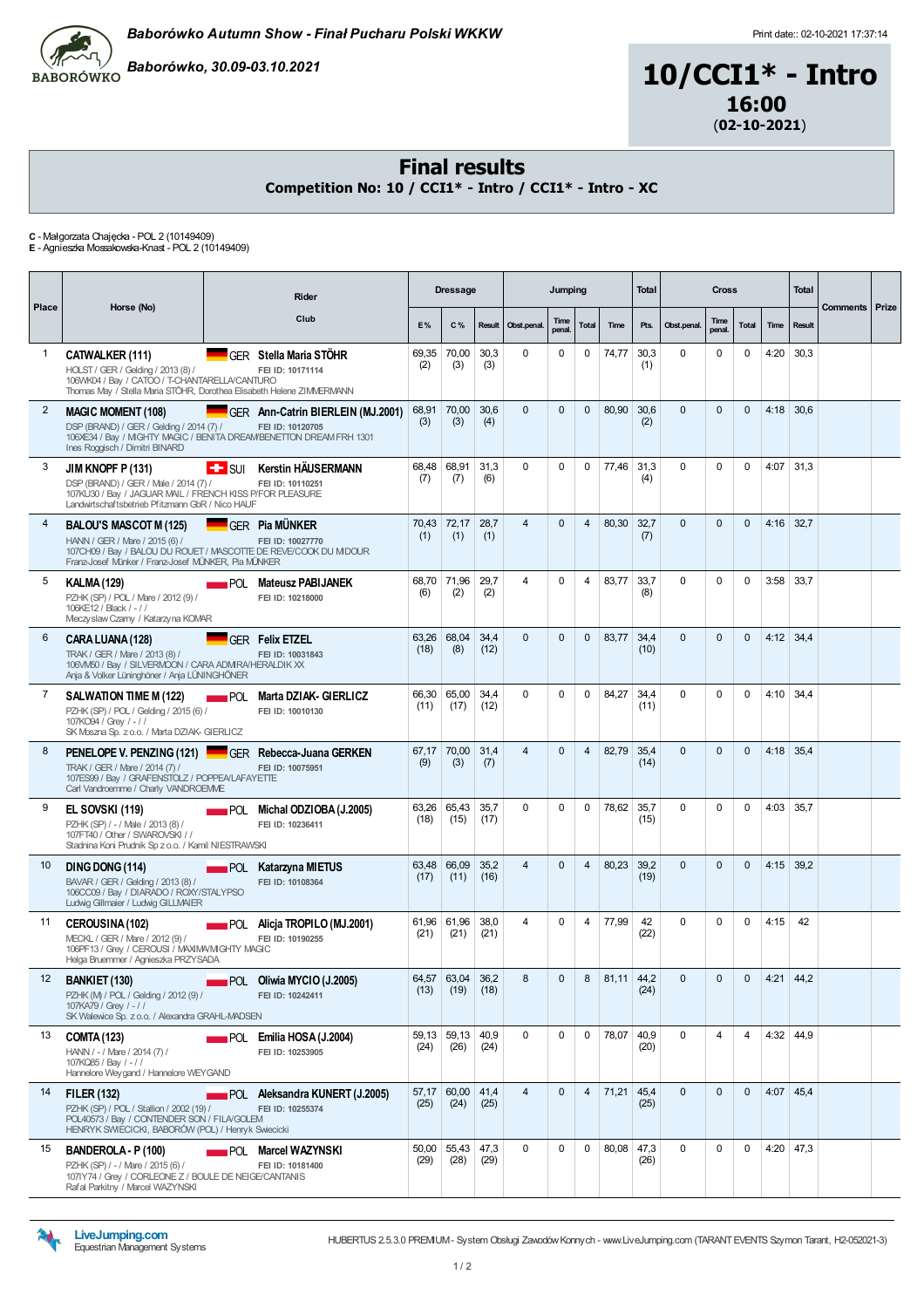|       |                                                                                                                                                                 |                    | <b>Rider</b>                                               |               | <b>Dressage</b> |              |                | Jumping        |              |           | <b>Total</b> |             | <b>Cross</b>   |              |                  | <b>Total</b>  |                       |  |
|-------|-----------------------------------------------------------------------------------------------------------------------------------------------------------------|--------------------|------------------------------------------------------------|---------------|-----------------|--------------|----------------|----------------|--------------|-----------|--------------|-------------|----------------|--------------|------------------|---------------|-----------------------|--|
| Place | Horse (No)                                                                                                                                                      |                    | Club                                                       | E%            | C%              | Result       | Obst.penal.    | Time<br>penal. | Total        | Time      | Pts.         | Obst.penal. | Time<br>penal. | <b>Total</b> | Time             | <b>Result</b> | <b>Comments Prize</b> |  |
| 16    | SONG (115)<br>PZHK (SP) / POL / Gelding / 2011 (10) /<br>107KO96 / Chestnut / - / /<br>SK Racot Sp. z o.o. / Beata MACIEJEWSKA                                  |                    | <b>POL</b> Alicja MACIEJEWSKA (J.2004)<br>FEI ID: 10252270 | 56,52<br>(27) | 55,87<br>(27)   | 43,8<br>(27) | $\overline{4}$ | $\Omega$       | 4            | 72,89     | 47,8<br>(27) | $\Omega$    | $\Omega$       | $\Omega$     | $4:20$ 47,8      |               |                       |  |
| 17    | CAPO 25 (126)<br>HANN / GER / Gelding / 2013 (8) /<br>107FN23 / Bay / CANSTAKKO / ELLA/ESCUDO 19<br>Hartmut Schamhorst / M&S Sport- & Zuchtpf erde GbR          | <b>T</b> ITA       | Paolo Mario DE SIMONE<br>FEI ID: 10085549 (FISE23793/G)    | 64.13<br>(14) | 65.65<br>(14)   | 35.1<br>(14) | $\Omega$       | $\Omega$       | $\Omega$     | 80.90     | 35.1<br>(13) | 20          | $\Omega$       | 20           | 4:11             | 55.1          |                       |  |
| 18    | <b>FLORENTINA GS (124)</b><br>HOLST / - / Mare / 2013 (8) /<br>107FN17 / Bay / LUCIO SILLA XX / /<br>- / Grzegorz FALKOWSKI                                     |                    | <b>POL</b> Ewelina FALKOWSKA (J.2005)<br>FEI ID: 10218320  | 62,83<br>(20) | 64,57<br>(18)   | 36,3<br>(19) | $\Omega$       | $\Omega$       | $\Omega$     | 82,41     | 36,3<br>(16) | 20          | 4,8            |              | $24,8$ 4:34      | 61.1          |                       |  |
| 19    | AVENIDO (116)<br>PZHK (W) / POL / Gelding / 2011 (10) /<br>106BP53 / Bay / LE MSTRAL / AVIA/BISKWIT<br>Stanislaw Laskowski / Katarzyna MACZYNSKA                | <b>POL</b>         | Dominika MACZYNSKA (J.2005)<br>FEI ID: 10218039            | 66,96<br>(10) | 65,87<br>(12)   | 33,6<br>(10) | 4              | 3,6            |              | 7,6 94,94 | 41.2<br>(21) | 20          | 0.4            | 20,4         | 4:23             | 61,6          |                       |  |
| 20    | <b>TOP FUEL (113)</b><br>SWB / SWE / Gelding / 2011 (10) /<br>106YA35 / Bay / SIR OLDENBURG / DAME EDNA/DAMMEN 774<br>Josef in Dixner / Cecilia WIK             |                    | SWE Linnea WIK (JM.2006)<br>FEI ID: 10234117               | 60,87<br>(22) | 61,52<br>(22)   | 38,8<br>(22) | $\Omega$       | $\Omega$       | $\Omega$     | 85,17     | 38.8<br>(18) | 20          | 3,2            | $23,2$ 4:30  |                  | 62            |                       |  |
| 21    | <b>IVORY ES (120)</b><br>KWPN / NED / Stallion / 2013 (8) /<br>107KQ86 / Bay / -//<br>E. Schep / Klaudia KOSTRZEWSKA                                            |                    | <b>EXAMPLE Klaudia KOSTRZEWSKA</b><br>FEI ID: 10252892     | 63,70<br>(16) | 63,04<br>(19)   | 36,6<br>(20) | $\Omega$       | $\Omega$       | $\Omega$     | 81,92     | 36,6<br>(17) | 20          |                | $14,4$ 34,4  | 4:58             | 71            |                       |  |
| 22    | <b>WOULD LOVE (103)</b><br>PZHK (SP) / POL / Gelding / 2012 (9) /<br>107IV47 / Grey / D CIN CIN PG / WENDY/EVER FOR PLEASURE<br>Mlena Lisinska / W Cuglach s.c. |                    | POL Lukasz SIKORSKI<br>FEI ID: 10107608                    | 59.57<br>(23) | 60.87<br>(23)   | 39.8<br>(23) | $\overline{4}$ | $\Omega$       | 4            | 73,51     | 43.8<br>(23) | 20          |                |              | $21,6$ 41,6 5:16 | 85,4          |                       |  |
| 23    | <b>EL MORITZ (106)</b><br>PZHK (M) / POL / Stallion / 2016 (5) /<br>107IN38 / Black / - / /<br>Mariusz Ozdoba / Grazyna NIEZGODA                                |                    | <b>POL</b> Grazyna NIEZGODA<br>FEI ID: 10245898            | 66,09<br>(12) | 65,22<br>(16)   | 34,3<br>(11) | $\Omega$       | $\Omega$       | $\Omega$     | 76,37     | 34,3<br>(9)  | 60          | $\mathbf 0$    | 60           | 4:21             | 94,3          |                       |  |
|       | <b>HINAS (118)</b><br>TRAK / LTU / Gelding / 2014 (7) /<br>107EB88 / Bay / PILIGRIMAS / HONIARA/<br>UAB Lietuvos Zirgynas / Equisport Tolmu Team                | <b>T</b> FIN       | Veera MANNINEN (MJ.2000)<br>FEI ID: 10128294               | 63,91<br>(15) | 65,87<br>(12)   | 35,1<br>(14) | $\mathbf 0$    | $\Omega$       | $\mathbf{0}$ | 78,79     | 35,1<br>(12) | EL(R)       |                |              |                  |               |                       |  |
|       | <b>SAYA (109)</b><br>SATHU / GER / Mare / 2011 (10) /<br>106GC89 / Other / ANTAEUS / SHIRLEY/MELIT XX<br>Thoralf Petzold / Katja GROSS                          |                    | GER Katja GROSS<br>FEI ID: 10016362                        | 68.91<br>(3)  | 69.57<br>(6)    | 30.8<br>(5)  | $\Omega$       | $\Omega$       | $\Omega$     | 82,15     | 30.8<br>(3)  | <b>RT</b>   |                |              |                  |               |                       |  |
|       | SZENILA (101)<br>PZHK (SP) / POL / Mare / 2006 (15) /<br>106PK53 / Bay / CARRY SON / SOJA/MANGAN<br>SK Racot Sp. z o.o. / Katarzyna ROZBIEWSKA                  | <b>POL</b>         | Katarzyna KOKOWSKA<br>FEI ID: 10010128                     | 68,26<br>(8)  | 66,74<br>(9)    | 32,5<br>(9)  | $\Omega$       | $\Omega$       | $\Omega$     | 85,87     | 32,5<br>(6)  | RT          |                |              |                  |               |                       |  |
|       | FIRST CLASS GS (127)<br>HANN / GER / Mare / 2011 (10) /<br>105RK72 / Black / FUERST NYMPHENBURG / CANTATE/CARISMO<br>Bernd Gehrdau Schroeder / Schmitz          |                    | DEN Anne-Dorthe MÖLLER<br>FEI ID: 10003647                 | 68,91<br>(3)  | 66,52<br>(10)   | 32,3<br>(8)  | $\Omega$       | $\Omega$       | $\Omega$     | 75,37     | 32,3<br>(5)  | $EL$ (FR)   |                |              |                  |               |                       |  |
|       | JELONEK - WM (110)<br>SATHU / GER / Gelding / 2009 (12) /<br>107GB36 / Bay / WANDERFUERST / JARIVA-WM/LANDCORDEK<br>Wojciech Majewski / Franziska SCHEFFLER     |                    | GER Franziska SCHEFFLER<br>FEI ID: 10236233                | 56,74<br>(26) | 59,57<br>(25)   | 41,8<br>(26) | EL.            |                |              |           |              |             |                |              |                  |               |                       |  |
|       | KOBI (112)<br>PZHK (W) / POL / Mare / 2006 (15) /<br>107KN72 / Bay / -//<br>Dominik Radke / Hubert KALINSKI                                                     | $\blacksquare$ POL | <b>Monika MAJORCZYK</b><br>FEI ID: 10252526                | 51,30<br>(28) | 54,78<br>(29)   | 47,0<br>(28) | $EL$ (FR)      |                |              |           |              |             |                |              |                  |               |                       |  |

|                | <b>Tchnical data JUMPING/CROSS</b>                 |                |
|----------------|----------------------------------------------------|----------------|
| Height<br>110  | Obstacles<br>10/20                                 | Jumps<br>11/21 |
| 500/2177       | Distance (m) Tempo (m/min) Time allowed<br>350/500 | 86/262 s       |
| Took-off<br>29 | Finished<br>23                                     |                |

President of Ground Jury:

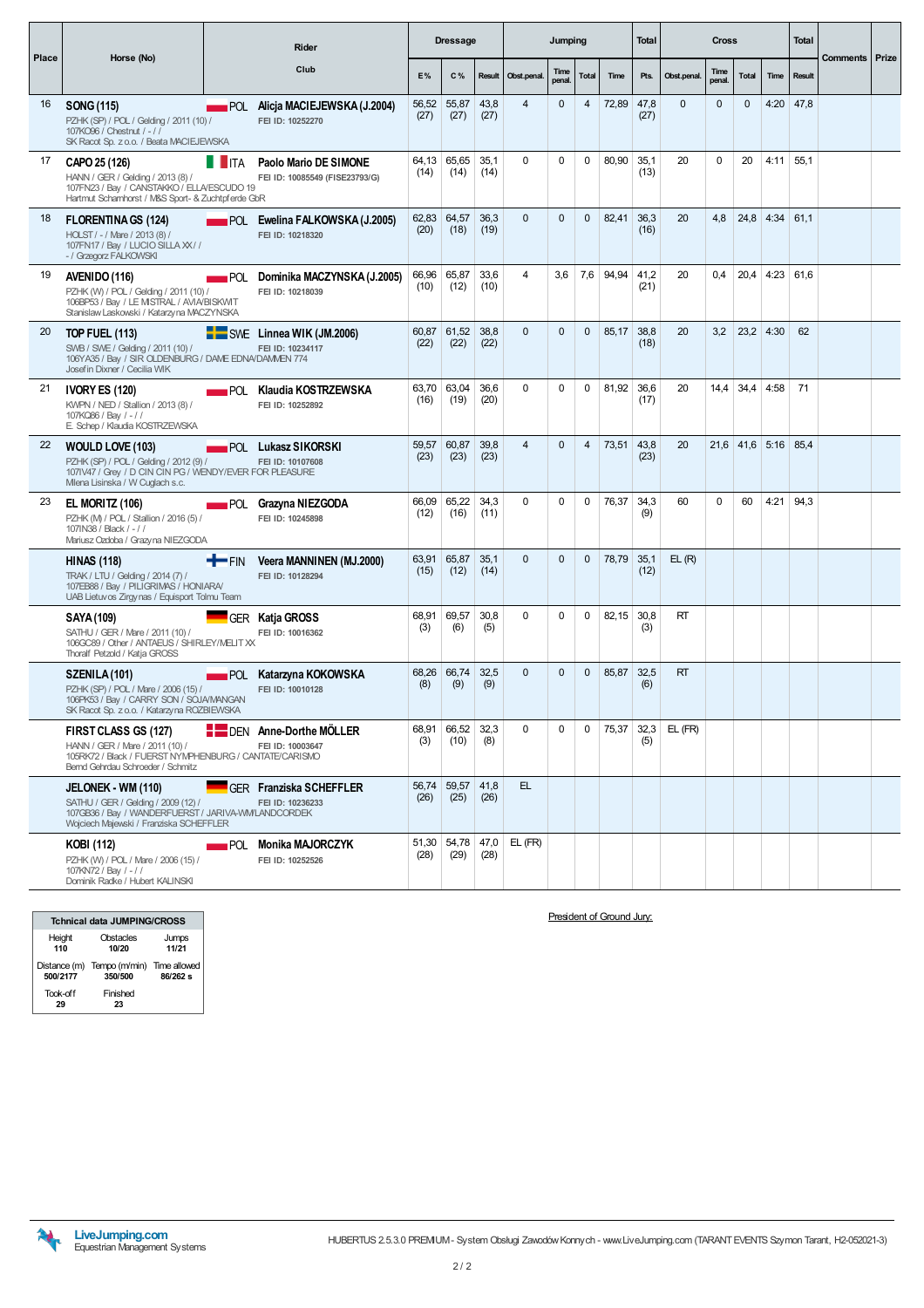

Baborówko, 30.09-03.10.2021

1/CCI2\* S Start 10:30 Arena: A (03.10.2021)

#### Final results

Competition No: 1 / CCI2\* S / CCI2\* - S - Show Jumping

C - Agnieszka Mossakowska-Knast - POL 2 (10149409) E - Małgorzata Chajęcka - POL 2 (10149409)

Place Horse (No) **Rider** Club Dressage Cross Total Jumping Tota Prize  $E%$   $C%$  Result Obstream Time penal. Total Time Pts. Obst.penal. Time penal. Tota points **Time** 1 AVATAR 42 (213) GER Jerome ROBINE 74,77 (1) 72,50 (4) 26,4 (2)  $0 \quad 0 \quad 0$  5:49 264  $(2)$  $0 \t 0 \t 0 \t 66,33 \t 26,4 \t 1450$ PL<sub>N</sub> <sup>2</sup> JUST JAQUES (209) GER Caro HOFFRICHTER 73,86 (2) 70,91  $(5)$ 27,6  $(4)$  $0 \t 0 \t 0 \t 5:57 \t 27.6$  $(4)$  $0 \t 0 \t 0 \t 64,30 \t 27,6 \t 1200$ PL<sub>N</sub> 3 CASCABLANCA (217) GER Pia MÜNKER 73,18  $(4)$ 72,73  $(3)$ 27,0 (3)  $0 \t 0 \t 0 \t 5:45 \t 27$ (3)  $0 \t 0,8 \t 0,8 \t 70,15 \t 27,8 \t 900$ PLN 4 CHACCADEE (203) DEN Casper RASMUSSEN 70,68 (7) 68,86  $(11)$ 30,2 (9)  $0 \t 0 \t 5:26 \t 30,2$  $(6)$  $0 \t 0 \t 0 \t 65,80 \t 30,2 \t 600$ PLN 5 **IDEAL GIRL (220) POL Daria KOBIERNIK** 66,59 (22) 69,77 (7) 31,8 (14)  $0 \t 0 \t 0 \t 5:45 \t 31.8$ (9)  $0 \t 0 \t 0 \t 62,34 \t 31,8 \t 450$ PLN 6 DOLFUS (241) **POL Artur SPOLOWICZ** 65,91 (27) 69,77  $(7)$ 32,2 (15)  $0 \t 0 \t 0 \t 5:52 \t 32.2$  $(10)$  $0 \t 0 \t 0 \t 64.60 \t 32.2 \t 50$ PLN 7 TRAVENORT'S LUCIO (218) GER Nele SPIERING 69,32  $(11)$ 64,55 (29) 33,1  $(18)$  $0 \t 0 \t 0 \t 5:36 \t 33.1$  $(13)$  $0 \t 0 \t 0 \t 61.77 \t 33.1 \t 50$ PLN 8 **TORES P (235) POL Karolina SLAZAK (J.2004)** 67,95  $(17)$ 65,23  $(24)$ 33,4  $(19)$  $0 \quad 0 \quad 0$  5:49 33.4  $(14)$  $0 \t 0 \t 6479 334 50$ PLN 9 BANKIER (242) **POL Zuzanna SPOLOWICZ (JM.2007)** 67,95  $(17)$ 64,55  $(29)$ 33,8  $(22)$  $0 \t 0 \t 0 \t 5:49 \t 33.8$  $(17)$  $0 \t 0 \t 0$  66,03 33,8 50 PL<sub>N</sub> 10 GINGER SPICE 3 (211) GER Josephine SCHNAUFER-VÖLKEL 72,95 (5) 75,00 (1) 26,0 (1) 0 0 0 5:46 26 (1) 8 0 8 66,12 34 50 PLN 11 STERNTALER 67 (225) **POL Wiktoria KNAP** 65,00  $(31)$ 66,36  $(20)$ 34,3  $(28)$  $0 \t 0 \t 0 \t 5:43 \t 34.3$ ں ہیں<br>(20)  $0 \t 0 \t 0 \t 66.41 \t 34.3 \t 50$ PL<sub>N</sub> 12 THE LITTLE LION MAN (219) **IN A Margherita BONACCORSI** 65,45  $(29)$ 65,23  $(24)$ 34,7 (30)  $0 \t 0 \t 0 \t 5:57 \t 34.7$ (23)  $0 \t 0 \t 65,29 \t 34,7 \t 50$ PLN 13 LIBERTY AND INDEPENDENCE (208) GER Katharina FRAHM 69,32  $(11)$ 73,41 (2) 28,6 (5)  $0 \mid 2,4 \mid 2,4 \mid 6:03 \mid 31$ (7) 4 | 0 | 4 | 64,84 | 35 | 50 PL<sub>N</sub> 14 BRODWAY (248) **POL Agata PISKADLO (J.2004)** 69,32  $(11)$ 69,77 (7) 30,5 (10)  $0 \t 0.8 \t 0.8 \t 5:59 \t 31.3$ (8)  $4 \t 0 \t 4 \t 63,91 \t 35,3$ 15 FIELDHILL FANTASY (205)  $\blacksquare$  FIN Veera MANNINEN (MJ.2000) 71,36  $(6)$ 63,86 (32) 32,4  $(16)$  $0 \t 0 \t 0 \t 5:52 \t 32.4$  $(12)$  $4 \t 0 \t 4 \t 6863 364$ 16 SARAH BERNHARDT K (202) **AUT Clemens CROY** 64,77 (33) 61,59 (36) 36,8 (35)  $0 \t 0 \t 0 \t 5:55 \t 36.8$  $(24)$  $0 \t 0 \t 64.62 \t 36.8$ HOLST/ GER /Gelding / 2015 (6) / 107EE37 / Other / ADAGIODE TALMA / CYPERIA/CANTO16 Laege, Ulrich / Jerome ROBINE FEI ID: 10089901 RHEIN / GER / Gelding / 2014 (7) /<br>106QI89 / Other / BLACK JACK 175 / FLOGAS EXPRESSION/NAUTILUS<br>Hoffrichter, Caro / Caro HOFFRICHTER FEI ID: 10025389 WESTF / GER / Mare / 2014 (7) / 106WL76 / Grey / CASCADELLO/ MILOU W/MONTE BELLINI van Wijilick, Henk / Gestüt Fohlenhof FEI ID: 10027770 DWB / DEN / Mare / 2015 (6) /<br>106ZF46 / Chestnut / BOEGEGAARDENS CHACCO LIDO / JUNE/LANDJONKER<br>Lise Oelgod / Lise OELGOD FEI ID: 10174206 PZHK (W) / - / Mare / 2009 (12) / 105HF35 / Bay / CONTENDOR / ILUZJA/CISON DARIA KOBIERNIK / Daria Kobiernik FEI ID: 10003472 PZHK (M) / - / Gelding / 2015 (6) /<br>107IY66 / Bay / FUSAIN DU DEFEY / DOLCE VITA/VELOCE DE FAVI Stadnina Koni Prudnik Sp z o.o. / Artur SPOLOWICZ FEI ID: 10003676 HOLST / GER / Male / 2007 (14) /<br>104KV63 / Bay / LIMBUS / E-LAURA/LAURIN<br>ISENBERG JOHANNES, TRAVENHORST (GER) / Isenberg, Johannes FEI ID: 10047756 PZHK (SP) / POL / Gelding / 2010 (11) / 105GY33 / Bay / RON WILLIAM/ TAMIRA-P/CORLEONE Z Bogdan Parkitny / Roman Sysak FEI ID: 10177570 PZHK (M) / POL / Male / 2011 (10) / 106BM03 / Bay / AWANS / BASZKIRIA/EMIR SK JanowPodlaski Sp. z o.o. / Trening Koni Artur Spolowicz FEI ID: 10233565 HOLST / GER / Mare / 2014 (7) /<br>106WH37 / Bay / IVENTO / NIXE XIV/HERALDIK XX Dr. Lale Eimermacher / Schnaufer GbR FEI ID: 10046128 HANN / - / Mare / 2010 (11) / 105ML17 / Bay / STAKKATO/ NATEFKA/NATIELLOXX Heinz Meier / Michal Knap FEI ID: 10093859 ISH / IRL / Gelding / 2014 (7) 106ZP94 / Bay / O.B.O.S QUALITY 004 / CAILIN CLOVER/<br>Rosarie Phelan / Cathal DANIELS, Gerry LEAHY FEI ID: 10085511 (FISE14607/G) OLDBG / GER / Gelding / 2010 (11) /<br>106LI50 / Grey / LICOTUS / NEA'S SPEZIAL II/CURACAO Josef Kathmann / Katharina FRAHM FEI ID: 10193668 PZHK (SP) / POL / Gelding / 2013 (8) / 106LT02 / Chestnut / LENON L / BABILONIA/JAPE Drabinski Roman / JanuszPISKADLO FEI ID: 10215695 FWB / FIN / Mare / 2010 (11) 106VR39 / Bay / PIN ROCK'S BLACK VELVET/ MONTANA IV/ Sari takala / Sini MÄNTTÄRI FEI ID: 10128294 HANN / GER / Mare / 2012 (9) / 106NL94 / Bay / STOLZENBERG/ PEPPERMINTDE BUISSY AA/RYON D'ANZEXAA Mag. Dr. Susanna Kleindienst / Susanna Kleindienst-Passweg FEI ID: 10003913



LiveJumping.com Equestrian Management Systems

HUBERTUS 2.5.3.0 PREMIUM- System Obsługi ZawodówKonnych - www.LiveJumping.com (TARANTEVENTS Szymon Tarant, H2-052021-3)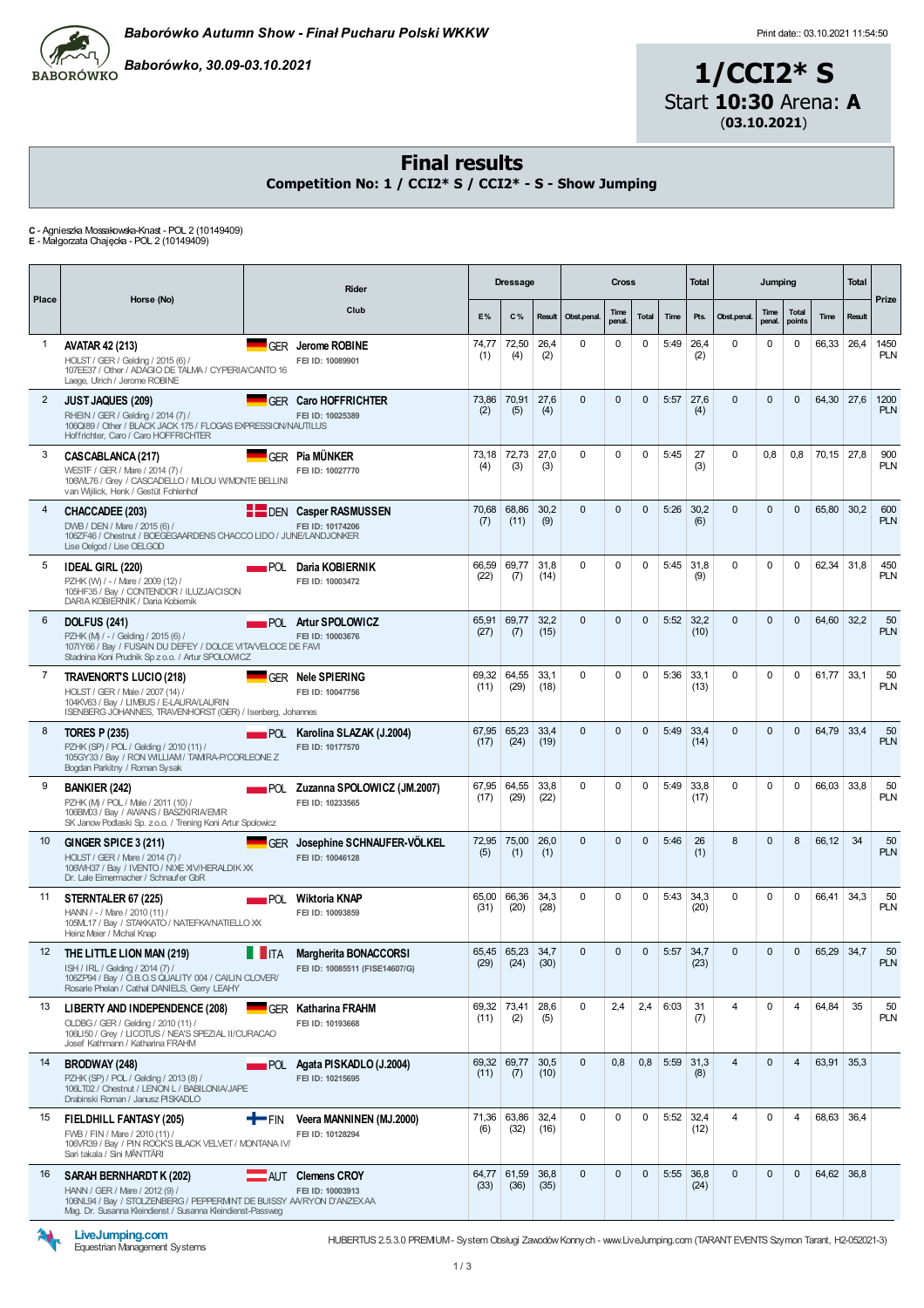| <b>Place</b> | Horse (No) | Rider |    | <b>Dressage</b> |                                    | <b>Cross</b> |  | Total |                             | Jumping |                | Total         | Prize |
|--------------|------------|-------|----|-----------------|------------------------------------|--------------|--|-------|-----------------------------|---------|----------------|---------------|-------|
|              |            | Club  | E% | $C\%$           | Result Obst.penal. Time Total Time |              |  |       | Pts. Obst.penal. Time Total |         | $\lfloor$ Time | <b>Result</b> |       |

| 17 | <b>MOST WANTED MIMI (200)</b><br>HSH / HUN / Mare / 2011 (10) /<br>106KT26 / Chestnut / 4941 MARKETPLACE XX / CALCUTTA (E VALI)/3080 CALETTO I<br>Várda-Ker Kft. / Antje Aigner         | AUT Antje AIGNER<br>FEI ID: 10192520                            | 68,64<br>(16) | 64,55<br>(29)       | 33,4<br>(19) | $\mathbf 0$  | $\mathbf 0$  | $\Omega$     | 5:49             | 33,4<br>(15) | $\overline{4}$ | $\mathbf 0$  | 4                 | 63,49        | 37,4 |  |
|----|-----------------------------------------------------------------------------------------------------------------------------------------------------------------------------------------|-----------------------------------------------------------------|---------------|---------------------|--------------|--------------|--------------|--------------|------------------|--------------|----------------|--------------|-------------------|--------------|------|--|
| 18 | <b>HICORA (221)</b><br>POL<br>PZHK (SP) / POL / Mare / 2010 (11) /<br>107GK92 / Bay / CONTENDOR / HERBIA/SILVER<br>Marek Pietka / Daria KOBIERNIK                                       | Daria KOBIERNIK<br>FEI ID: 10003472                             | 64,77<br>(33) | 60,68<br>(40)       | 37,3<br>(38) | $\Omega$     | 1,2          | 1,2          | 6:00             | 38,5<br>(25) | $\Omega$       | $\Omega$     | $\Omega$          | 62,39        | 38,5 |  |
| 19 | DIOPTRIYA 6 (249)<br>-/ RUS / Mare / 2014 (7) /<br>106YE26 / Bay / -//<br>- / Starozhilovsky Studfarm                                                                                   | <b>NATIONAL BRITTER DATA SELIVANENKO</b><br>FEI ID: 10118480    | 62,05<br>(41) | 58,86<br>(44)       | 39,5<br>(45) | $\Omega$     | 2,4          | 2,4          | 6:03             | 41,9<br>(28) | $\Omega$       | $\Omega$     | $\Omega$          | 64,95 41,9   |      |  |
| 20 | RIS DE TALM (216)<br>HOLST / GER / Gelding / 2015 (6) /<br>107EJ79 / Bay / ADAGIO DE TALMA / RAISA/BB CARVALLO<br>Hoeck, Hans-Niko / Antonia BAUMGART, Dietrich BAUMGART                | <b>GER</b> Antonia BAUMGART<br>FEI ID: 10098225                 | 69.77<br>(9)  | 70,00<br>(6)        | 30,1<br>(7)  | $\Omega$     | $\mathbf{0}$ | $\Omega$     | 5:53             | 30,1<br>(5)  | 12             | $\Omega$     | $12 \overline{ }$ | 68,48        | 42,1 |  |
| 21 | KHARKOV (250)<br>TRAK / RUS / Stallion / 2011 (10) /<br>105RL80 / Other / CARDINAL / KHRONOLOGIA 9/GRANAT 5<br>- / SIVAKOV, Vitali                                                      | RUS Elizaveta ELISEEVA (MJ.2002)<br>FEI ID: 10200668            | 69,55<br>(10) | 67,50<br>(16)       | 31,5<br>(13) | $\Omega$     | 2,8          | 2,8          | 6:04             | 34,3<br>(22) | 8              | $\Omega$     | 8                 | 65,56        | 42,3 |  |
| 22 | KILNABOY MERMAID (201)<br>ISH / IRL / Mare / 2015 (6) /<br>107CZ48 / Grey / MINISTREL BOUNCER / COTTON FOOT/TAMMOUZ<br>Breeder Not Recorded / Katrin Khoddam-Hazrati                    | AUT Katrin KHODDAM - HAZRATI<br>FEI ID: 10011591                | 65,23<br>(30) | 66,59<br>(18)       | 34.1<br>(25) | $\Omega$     | $\Omega$     | $\Omega$     | 5:56             | 34.1<br>(18) | 8              | 0,8          | 8,8               | 70,08 42,9   |      |  |
| 23 | <b>NESTOR S (230)</b><br>PZHK (SP) / POL / Gelding / 2014 (7) /<br>106WW16 / Bay / BLACK JACK / NISTRIA S/GRAND DE LA COUR<br>Szurik Stanislaw / Malgorzata POLANEK                     | $POL$ Zofia POLANEK (J.2004)<br>FEI ID: 10216470                | 66.14<br>(26) | 66.36<br>(20)       | 33.8<br>(22) | $\mathbf 0$  | $\mathbf 0$  | $\Omega$     | 5:52             | 33.8<br>(16) | 12             | $\mathbf 0$  | 12                | 63,80        | 45,8 |  |
| 24 | <b>FLORENTINA (228)</b><br>PZHK (W) / POL / Mare / 2008 (13) /<br>106VO76 / Bay / IZAURUS / FLORENCJA/CONTENDER SON<br>Swiecicki Henryk / Piotr RYCHLIK                                 | $\blacksquare$ POL Sylwia RYCHLIK (MJ.2000)<br>FEI ID: 10213013 | 66,36<br>(23) | 65,23<br>(24)       | 34,2<br>(27) | $\mathbf{0}$ | $\mathbf{0}$ | $\mathbf{0}$ | 5:55             | 34,2<br>(19) | 12             | $\mathbf{0}$ | 12                | 63,02        | 46,2 |  |
| 25 | SONNENLICHT 4 (206)<br>TRAK / GER / Mare / 2013 (8) /<br>106XU64 / Chestnut / DRAWATIKER / SCARLETT/OPERNBALL<br>Anett Kiesow-Breymann / Anett KIESOW-BREYMANN                          | <b>GER Andreas BRANDT</b><br>FEI ID: 10020629                   | 67,27<br>(20) | 64,77<br>(27)       | 34,0<br>(24) | 0            | 12,4         | 12,4         | 6:28             | 46,4<br>(33) | $\mathbf 0$    | $\mathbf 0$  | 0                 | 63,13        | 46,4 |  |
| 26 | ALLERUPGAARDS FANTASTIQUE (204) DEN Casper RASMUSSEN<br>HANN / DEN / Mare / 2015 (6) /<br>106ZJ71 / Bay / FAVORIT ASK / CASTELLA/CONTENDRO I<br>Trine Brodersen / Jette Langholm JENSEN | FEI ID: 10174206                                                | 64,77<br>(33) | 66,59<br>(18)       | 34,3<br>(28) | $\Omega$     | $\mathbf{0}$ | 0            | 5:33             | 34,3<br>(21) | 12             | 2,4          |                   | 14,4 74,33   | 48,7 |  |
| 27 | HORATA (232)<br>PZHK (M) / POL / Mare / 2012 (9) /<br>106PT99 / Grey / -//<br>SK Walewice Sp. z o.o. / Malgorzata GARUS                                                                 | POL Jacek RAJNERT (J.2005)<br>FEI ID: 10234473                  | 53,64<br>(50) | 56.36<br>(48)       | 45,0<br>(49) | $\Omega$     | 0,8          | 0,8          | 5:59             | 45,8<br>(32) | $\overline{4}$ | $\Omega$     | 4                 | 65,41        | 49,8 |  |
| 28 | UNIQUE STORY (252)<br>$-1 - 1$ Male $1$ 2015 (6) $1$<br>107FK21 / Bav / MASINI / /<br>SK JAROSZÓWKA / Palac Baborówko Krystyna Swiecicka                                                | POL Pawel WARSZAWSKI<br>FEI ID: 10005196                        | 68,86<br>(15) | 68,41<br>(14)       | 31,4<br>(12) | $\mathbf{0}$ | 0,8          | 0,8          | 5:59             | 32,2<br>(11) | 20             | $\mathbf{0}$ | 20                | 64,55        | 52,2 |  |
| 29 | ABSTYNENCJA (236)<br>$\blacksquare$ POL<br>- / POL / Mare / 2011 (10) /<br>106EV77 / Bay / -//<br>SK Moszna Sp. z o.o. / Stadnina Koni Moszna Sp. z o.o.                                | Wiktoria REDEK (J.2004)<br>FEI ID: 10214388                     | 58,86<br>(46) | 57,95<br>(46)       | 41,6<br>(46) | 11           | $\Omega$     | 11           | 5:45             | 52,6<br>(36) | $\Omega$       | $\Omega$     | 0                 | 62,63        | 52,6 |  |
| 30 | ROSALIE (246)<br>OLDBG / AUT / Mare / 2008 (13) /<br>104KJ35 / Bay / RUSH HOUR (ZW) / CANTATE (OLDBG)/CASSIUS CLAY (HOLST)<br>Dr. Manfred Meixner / Katarzyna Kokowska                  | <b>POL</b> Wiktoria KLIMCZAK (J.2005)<br>FEI ID: 10230905       | (36)          | 64.32 64.77<br>(27) | 35,5<br>(31) | $\Omega$     | 5,2          |              | $5,2$ 6:10       | 40,7<br>(27) | 12             | $\Omega$     | 12 <sup>1</sup>   | $62,17$ 52,7 |      |  |
| 31 | <b>JUSIS (237)</b><br>PZHK (SP) / POL / Mare / 2006 (15) /<br>104VY02 / Grey / SPARTAKUS / JUTA/STELVIO<br>REMGIUSZ MAKOWSKI, OPYPY (POL) / Remigiusz Makowski                          | POL Ewelina FALKOWSKA (J.2005)<br>FEI ID: 10218320              | (40)          | 62,50 62,50<br>(34) | 37,5<br>(39) | $\mathbf 0$  | 7,2          |              | $7,2$ 6:15       | 44,7<br>(30) | 8              | $\Omega$     | 8                 | 64,62 52,7   |      |  |
| 32 | QUINTUS JUNIOR (226)<br>HOLST / GER / Gelding / 2014 (7) /<br>106YP84 / Chestnut / QUIDAM DE REVEL / NANETT I/COROFINO 2<br>Guenther Fielmann / Anna PAZDZIORA                          | <b>POL</b> Oliwia PAZDZIORA (MJ.2002)<br>FEI ID: 10174985       | (19)          | 67,50 65,68<br>(22) | 33,4<br>(19) | $\Omega$     |              |              | $10.8$ 10.8 6:24 | 44,2<br>(29) | 12             | $\Omega$     | 12                | 68,70        | 56,2 |  |
| 33 | LOU DAYMEN OLD (214)<br>OS / GER / Gelding / 2014 (7) /<br>106XB37 / Chestnut / LANDOR S / CURIE/VIEGAARD'S COME BACK II<br>Anja Mauchert / Anja MAUCHERT                               | GER Linn Sophie MAUCHERT (MJ.2001)<br>FEI ID: 10126315          | (8)           | 70,00 69,77<br>(7)  | 30,1<br>(7)  | 20           | 7,2          |              | $27,2$ 6:15      | 57,3<br>(37) | $\Omega$       | $\Omega$     | $\Omega$          | $62,26$ 57,3 |      |  |
| 34 | <b>CORIDA O (222)</b><br>PZHK (SP) / - / Mare / 2014 (7) /<br>107EM05 / Bay / CARY / CELA/FAUST Z<br>Jan Binkiewicz / Barbara RÓZYCKA                                                   | <b>POL</b> Malgorzata KUS (J.2003)<br>FEI ID: 10187499          | 63,64<br>(38) | 62,27<br>(35)       | 37,0<br>(36) | $\Omega$     | 8            | 8            | 6:17             | 45<br>(31)   | 16             | $\Omega$     | 16                | 65,46        | 61   |  |
| 35 | SOPLICA (245)<br>PZHK (SP) / POL / Mare / 2011 (10) /<br>106WG62 / Chestnut / PAUILLAC DE MEIA LUA / SKADENA/DENARD<br>SK Ochaby Sp. z o.o. / Agnieszka KURZYNSKA                       | POL Lena KURZYNSKA (J.2005)<br>FEI ID: 10234752                 | (43)          | 61,82 61,59<br>(36) | 38,3<br>(40) | $\Omega$     |              |              | $21,2$ 21,2 6:50 | 59,5<br>(34) | $\overline{4}$ | $\Omega$     | 4                 | 63,70 63,5   |      |  |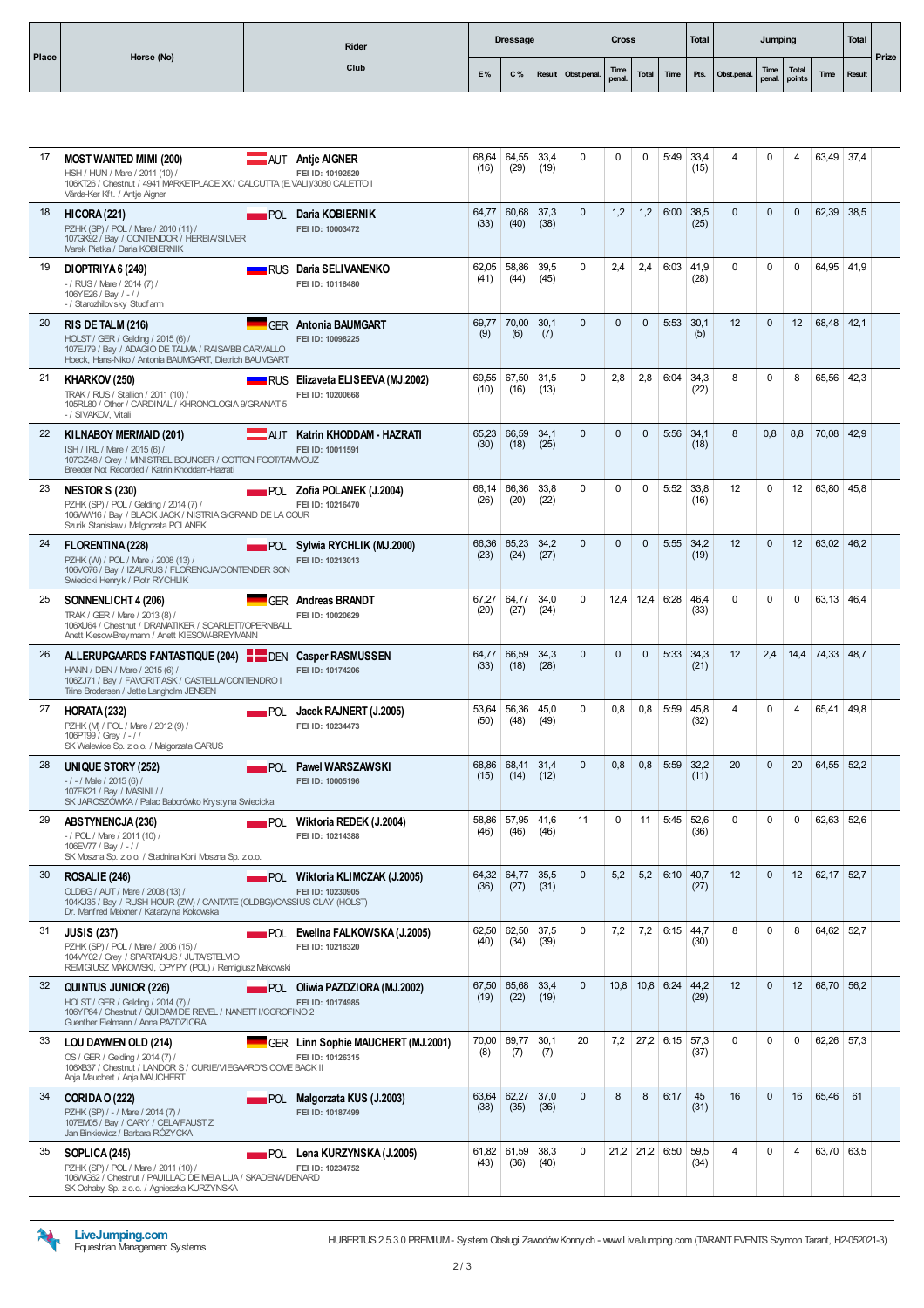|       |                                                                                                                                                                     |                    | Rider                                                      |               | <b>Dressage</b>     |              |              | <b>Cross</b>   |             |      | <b>Total</b> |                           | Jumping        |                        |            | <b>Total</b> |       |
|-------|---------------------------------------------------------------------------------------------------------------------------------------------------------------------|--------------------|------------------------------------------------------------|---------------|---------------------|--------------|--------------|----------------|-------------|------|--------------|---------------------------|----------------|------------------------|------------|--------------|-------|
| Place | Horse (No)                                                                                                                                                          |                    | Club                                                       | E%            | C%                  | Result       | Obst.penal   | Time<br>penal. | Total       | Time | Pts.         | Obst.penal.               | Time<br>penal. | <b>Total</b><br>points | Time       | Result       | Prize |
| 36    | <b>BON JOVI (224)</b><br>PZHK (SP) / - / Gelding / 2014 (7) /<br>1071081 / Bay / STILIOS / BONAQUA/WEST<br>Dariusz Sulowski / Dariusz SULOWSKI                      |                    | POL Dariusz SULOWSKI<br>FEI ID: 10037132                   | 63.41<br>(39) | 58,64<br>(45)       | 39.0<br>(44) | $\mathbf{0}$ |                | $24,8$ 24,8 | 6:59 | 63,8<br>(35) | $\overline{4}$            | 0,8            | 4,8                    | 70,82 68,6 |              |       |
| 37    | <b>WATERLOO (229)</b><br>PZHK (SP) / - / Male / 2011 (10) /<br>107EU61 / Chestnut / COROFINO A / 616009640005193/<br>Grabowski Mariusz / Paula MANCZAK              | $\blacksquare$ POL | Ewa SCHWEITZER-WOJCIESZEK<br>FEI ID: 10233755              | 66,82<br>(21) | 60,91<br>(39)       | 36,1<br>(34) | 20           |                | $13,6$ 33,6 | 6:31 | 69,7<br>(38) | $\mathbf 0$               | $\mathbf 0$    | 0                      | 68,46      | 69,7         |       |
| 38    | MHS CLARE BOY (215)<br>ISH / IRL / Gelding / 2012 (9) /<br>106EX32 / Bay / WATERMILL SWATCH XX / ROYAL CHARTER/CAVALIER ROYALE<br>- / Michael SCHNEIDER             |                    | GER Lara Elisabeth SCHNEIDER (MJ.2001)<br>FEI ID: 10244624 | 63,86<br>(37) | 59,32<br>(43)       | 38,4<br>(41) | 20           |                | $12,8$ 32,8 | 6:29 | 71,2<br>(39) | $\Omega$                  | $\Omega$       | $\mathbf{0}$           | 64,35 71,2 |              |       |
| 39    | DASSILIA (231)<br>PZHK (SP) / - / Mare / 2015 (6) /<br>107DY32 / Chestnut / CASSILIO / DAMA/<br>- / Aleksandra MALICKA-NOWACKA                                      |                    | POL Aleksandra MALICKA-NOWACKA<br>FEI ID: 10060254         | 65,00<br>(31) | 60,68<br>(40)       | 37,2<br>(37) | 20           |                | $17,2$ 37,2 | 6:40 | 74.4<br>(41) | $\Omega$                  | $\Omega$       | $\Omega$               | 68,94      | 74,4         |       |
| 40    | NICE SILVER (238)<br>$-$ / POL / Gelding / 2012 (9) /<br>106VVH96 / Grey / - / /<br>Stajnia Mustang Tomasz Msiowiec / Iwona KOTYRA                                  |                    | <b>POL</b> Natalia KOTYRA (J.2003)<br>FEI ID: 10215056     | 58,18<br>(47) | 55,45<br>(49)       | 43,2<br>(48) | 20           |                | $14,8$ 34,8 | 6:34 | 78<br>(42)   | $\overline{4}$            | $\Omega$       | 4                      | 63,65      | 82           |       |
| 41    | DELELIA (251)<br>SWB / SWE / Mare / 2015 (6) /<br>107ER67 / Bay / DEODORO / CAMELIA /CAMARO M<br>Jeanette Joelsson och Per Jansson / Per JANSSON, Jeanette JOELSSON |                    | <b>E</b> SWE Malin JOSEFSSON<br>FEI ID: 10029426           | 62,05<br>(41) | 66,82<br>(17)       | 35,6<br>(33) | 20           |                | $39,2$ 59,2 | 7:35 | 94,8<br>(44) | 0                         | $\Omega$       | $\mathbf 0$            | 68,23 94,8 |              |       |
|       | JACK BLACK (243)<br>$-$ / POL / Gelding / 2010 (11) /<br>106WH93 / Bay / -//<br>Andrzej Walicki / Anna WYZYKOWSKA                                                   |                    | <b>POL Maurycy WYZYKOWSKI (J.2003)</b><br>FEI ID: 10215055 | 66,36<br>(23) | 68,41<br>(14)       | 32,6<br>(17) | $\Omega$     | 6,4            | 6,4         | 6:13 | 39<br>(26)   | EL(R)                     |                |                        |            |              |       |
|       | <b>MILANO (240)</b><br>PZHK (M) / POL / Male / 2011 (10) /<br>106VQ72 / Bay / NOEL / MALIA/OMEN<br>Marcin Kaszubowski / Marcin PSIUK                                | <b>POL</b>         | Iga SZOSTAK (J.2003)<br>FEI ID: 10242336                   | 61,82<br>(43) | 60,68<br>(40)       | 38,8<br>(42) | 20           |                | $13,6$ 33,6 | 6:31 | 72,4<br>(40) | RT                        |                |                        |            |              |       |
|       | <b>CAIRAH (223)</b><br>PZHK (W) / POL / Mare / 2010 (11) /<br>105UV76 / Chestnut / -//<br>Agnieszka Kokocha / Agnieszka RABCA                                       |                    | ▄▄▄ POL Aqnieszka RABCA<br>FEI ID: 10158556                | 61,14<br>(45) | 61,14<br>(38)       | 38,9<br>(43) | 20           | 22             | 42          | 6:52 | 80,9<br>(43) | WD (2nd<br>H <sub>l</sub> |                |                        |            |              |       |
|       | JEAN JARDIN (210)<br>TRAK / GER / Mare / 2010 (11) /<br>106DX35 / Bay / DUJARDIN / JEAN D'ARC/SKATMAN<br>Kerstin Nüssel / Katharina LÜNINGHÖNER                     |                    | GER Katharina LÜNINGHÖNER (MJ.2002)<br>FEI ID: 10178130    | 73,41<br>(3)  | 68,64<br>(13)       | 29,0<br>(6)  | EL(R)        |                |             |      |              |                           |                |                        |            |              |       |
|       | <b>CARUSO JH (207)</b><br>RHEIN / GER / Gelding / 2014 (7) /<br>106VY00 / Bay / CASCADELLO / COMTESS/CHIRIVELL<br>Heggemann, Johannes / Nina KOPPERSCHMIDT-DALECKI  |                    | GER Isabel Kristin DALECKI (J.2004)<br>FEI ID: 10210553    | (11)          | 69,32 68,86<br>(11) | 30,9<br>(11) | $EL$ (FR)    |                |             |      |              |                           |                |                        |            |              |       |
|       | <b>UDINE (227)</b><br>PZHK (SP) / - / Gelding / 2013 (8) /<br>106ZH68 / Bay / BOLSHOI / ULINELA/<br>- / Piotr RYCHLIK                                               |                    | POL Sylwia RYCHLIK (MJ.2000)<br>FEI ID: 10213013           | (23)          | 66,36 65,45<br>(23) | 34,1<br>(25) | EL (FR)      |                |             |      |              |                           |                |                        |            |              |       |
|       | <b>TRIK (234)</b><br>CZEWB / CZE / Gelding / 2012 (9) /<br>106BT71 / Bay / - / /<br>- / Krzysztof CZUCHAJ                                                           |                    | <b>POL</b> Nikolina CZUCHAJ (J.2003)<br>FEI ID: 10192998   | (27)          | 65,91 63,18<br>(33) | 35,5<br>(31) | EL (FR)      |                |             |      |              |                           |                |                        |            |              |       |
|       | <b>CHARLIE REGENT (247)</b><br>- / POL / Gelding / 2011 (10) /<br>106YU25 / Chestnut $/ - / /$<br>Anna Mlewska / Zofia STECZOWICZ                                   |                    | <b>POL Zofia STECZOWICZ (MJ.2002)</b><br>FEI ID: 10219577  | (48)          | 57,50 57,05<br>(47) | 42,7<br>(47) | EL (FR)      |                |             |      |              |                           |                |                        |            |              |       |
|       | LOGOS (244)<br>PZHK (SP) / - / Gelding / 2002 (19) /<br>107EG45 / Bay / SAGANEK / LEPTA/<br>- / Malgorzata OKUPNY                                                   |                    | POL Wiktoria OKUPNY (J.2004)<br>FEI ID: 10231785           | (49)          | 55,45 49,32<br>(50) | 47,6<br>(50) | EL(R)        |                |             |      |              |                           |                |                        |            |              |       |

|                | <b>Tchnical data CROSS/JUMPING</b>                 |                |
|----------------|----------------------------------------------------|----------------|
| Height<br>1115 | Obstacles<br>22/10                                 | Jumps<br>29/12 |
| 3090/400       | Distance (m) Tempo (m/min) Time allowed<br>520/350 | 357/69 s       |
| Took-off       | Finished                                           |                |

President of Ground Jury:

Total prize: 5000,00 PLN

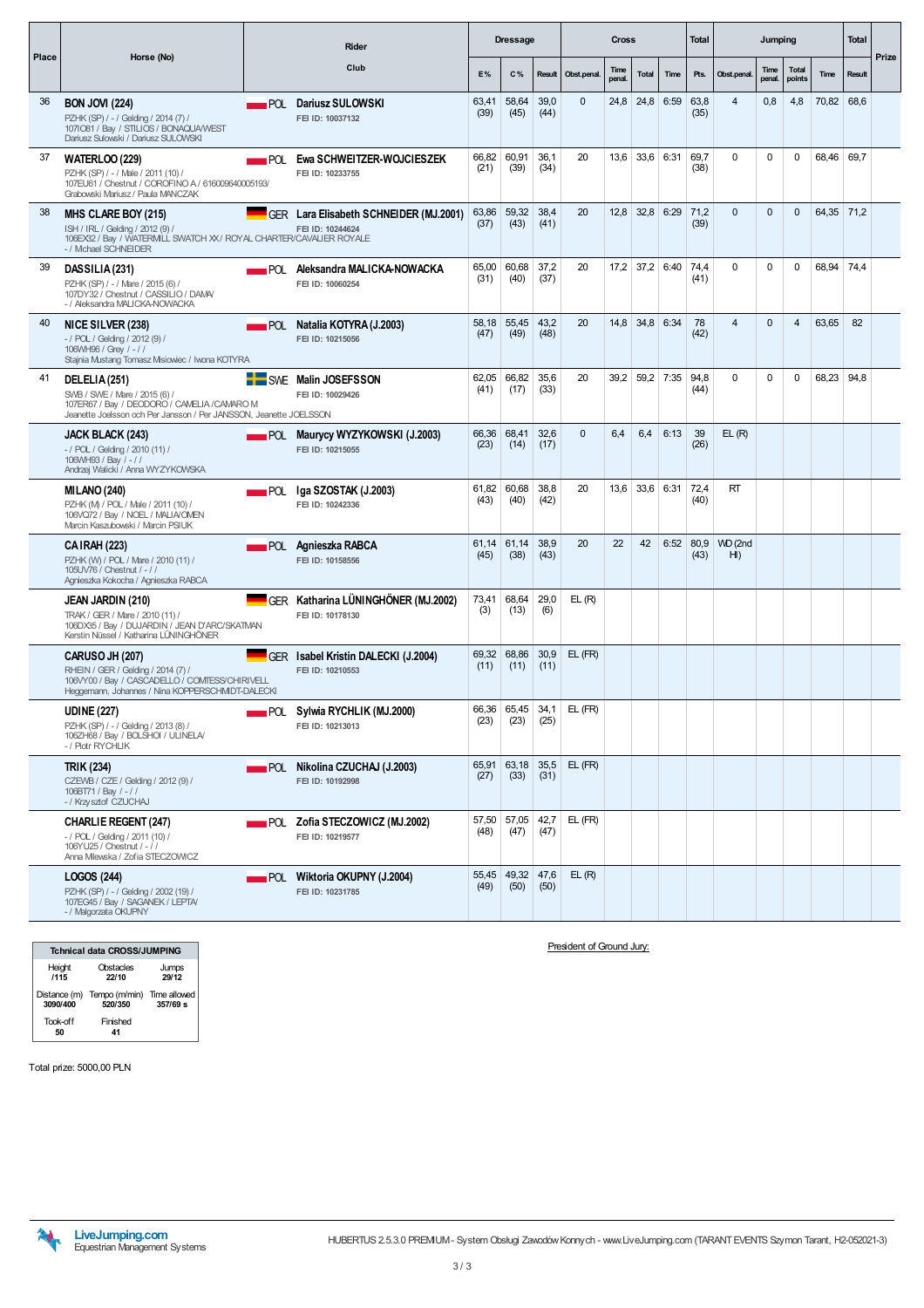

 $\frac{1}{10}$ Baborówko, 30.09-03.10.2021<br>BABORÓWKO

## 6/CCI3\* Start 15:45 Arena: A (03.10.2021)

#### Final results

Competition No: 6 / CCI3\* / CCI3\* - S - Show Jumping

**C** - Gerd Kuest - GER 3 (10052424)<br>**B** - Tomasz Mossakowski - POL 3 (10049773)

| Place          | Horse (No)                                                                                                                                                                            |                                  | <b>Rider</b>                                                                                                                                            |               | <b>Dressage</b>    |              |              | <b>Cross</b>   |                  |             | <b>Total</b> |                         | Jumping        |                        |            | <b>Total</b> | Prize              |
|----------------|---------------------------------------------------------------------------------------------------------------------------------------------------------------------------------------|----------------------------------|---------------------------------------------------------------------------------------------------------------------------------------------------------|---------------|--------------------|--------------|--------------|----------------|------------------|-------------|--------------|-------------------------|----------------|------------------------|------------|--------------|--------------------|
|                |                                                                                                                                                                                       |                                  | Club                                                                                                                                                    | C%            | E%                 | Result       | Obst.penal.  | Time<br>penal. | <b>Total</b>     | Time        | Pts.         | Obst.penal.             | Time<br>penal. | <b>Total</b><br>points | Time       | Result       |                    |
| 1              | LAMANGO (317)<br>WESTF / GER / Gelding / 2010 (11) /<br>105HW19 / Grey / LA CALIDO / TARAMANGA/TEMPLER GL XX<br>Bergendahl, Heinrich / Baumgart, Prof Dr. Dietrich & Dr. Andrea       |                                  | <b>GER</b> Antonia BAUMGART<br>FEI ID: 10098225                                                                                                         | 74,52<br>(1)  | 67,38<br>(6)       | 29,1<br>(2)  | $\Omega$     | 1,6            | 1,6              | 5:58        | 30.7<br>(2)  | $\Omega$                | $\Omega$       | 0                      | 77,01      | 30,7         | 2000<br><b>PLN</b> |
| $\overline{2}$ | <b>RED DREAM PRINCES (322)</b><br>BAVAR / - / Mare / 2012 (9) /<br>105XO43 / Bay / SIR DONNERHALL / RONJA/RITUAL<br>Ludwig Gillmaier / Ludwig GILLMAIER                               |                                  | POL Julia GILLMAIER (MJ.2000)<br>FEI ID: 10141677                                                                                                       | 68,10<br>(5)  | 67,62<br>(5)       | 32,1<br>(6)  | $\Omega$     | $\Omega$       | $\Omega$         | 5:43        | 32,1<br>(4)  | $\Omega$                | $\Omega$       | $\Omega$               | 82,80      | 32,1         | 1600<br><b>PLN</b> |
| 3              | <b>JARD (318)</b><br>PZHK (M) / POL / Gelding / 2012 (9) /<br>106LC58 / Black / HUZAR / JULITA/DIVISOR<br>- / Bernd HEICKE                                                            |                                  | GER Pia MÜNKER<br>FEI ID: 10027770                                                                                                                      | 67,14<br>(6)  | 69,05<br>(3)       | 31,9<br>(5)  | $\Omega$     | $\Omega$       | $\Omega$         | 5:53        | 31,9<br>(3)  | 4                       | $\Omega$       | 4                      | 79,57      | 35,9         | 1200<br><b>PLN</b> |
| 4              | CHODOW (320)<br>$-$ / POL / Gelding / 2011 (10) /<br>106NC76 / Bay / -//<br>SK Kozienice Sp. z o.o. / Slawomir PANASIUK                                                               |                                  | POL Daria KOBIERNIK<br>FEI ID: 10003472                                                                                                                 | 64,52<br>(12) | 63,33<br>(13)      | 36,1<br>(12) | $\Omega$     | $\Omega$       | $\Omega$         | 5:54        | 36,1<br>(7)  | $\Omega$                | $\Omega$       | $\Omega$               | 77,18      | 36,1         | 800<br><b>PLN</b>  |
| 5              | LUCKY V/H TRAPPERSVELD (308)<br>BWP / BEL / Geldina / 2011 (10) /<br>105RW10 / Bay / OSTA RUGS QUINTUS / HOPE V/DAWSON VAN DE PADENBORRE<br>Vernaillen, Benedikt / Hoffrichter, Caro  |                                  | <b>GER Caro HOFFRICHTER</b><br>FEI ID: 10025389                                                                                                         | 71,43<br>(3)  | 69,76<br>(2)       | 29,4<br>(3)  | 0            | $\Omega$       | $\Omega$         | 5:47        | 29,4<br>(1)  | 4                       | 4,4            | 8,4                    | 94,99      | 37,8         | 500<br><b>PLN</b>  |
| 6              | <b>CLARA (310)</b><br>BRAND / GER / Mare / 2010 (11) /<br>106EV72 / Other / CANTURINO / ANABELL/ACADIUS<br>Fräßdorf, Dieter / Julia WARNER                                            |                                  | GER Julia WARNER (MJ.2000)<br>FEI ID: 10180067                                                                                                          | 62.86<br>(14) | 60.95<br>(19)      | 38.1<br>(17) | $\Omega$     | 1.6            | 1,6              | 5:58        | 39.7<br>(10) | $\Omega$                | 0.8            | 0.8                    | 85.14      | 40.5         | 200<br><b>PLN</b>  |
| 7              | <b>ISSELHOOK'S IROKO (326)</b><br>TRAK / GER / Gelding / 2013 (8) /<br>106OP85 / Bay / DONAUFISCHER / ISABELL/<br>- / Inge WEISSKIRCHEN                                               | $\pm$ surf                       | <b>Kerstin HÄUSERMANN</b><br>FEI ID: 10110251                                                                                                           | 65.24<br>(10) | 64,52<br>(12)      | 35.1<br>(11) | $\Omega$     | 3.6            | 3,6              | 6:03        | 38.7<br>(8)  | 4                       | $\Omega$       | 4                      | 72,10      | 42,7         | 200<br><b>PLN</b>  |
| 8              | <b>LASSBAN ARION (327)</b><br>ISH / IRL / Mare / 2012 (9) /<br>106KF86 / Black / LASSBAN CLOVER ROLLER / LASSBAN RAMANN-ZEE/RAME Z<br>Messers Maloneyn & Merrigan / Ulrich HÄUSERMANN | $\left  \frac{1}{2} \right $ SUI | <b>Kerstin HÄUSERMANN</b><br>FEI ID: 10110251                                                                                                           | 65,00<br>(11) | 65,24<br>(9)       | 34,9<br>(10) | $\Omega$     | $\Omega$       | $\Omega$         | 5:50        | 34,9<br>(6)  | 8                       | $\Omega$       | 8                      | 70,42 42,9 |              |                    |
| 9              | POLARTANZ (306)<br>TRAK / GER / Stallion / 2011 (10) /<br>106AA26 / Other / KONVOI / POLARFREUDE II/HERALDIK XX<br>Malter, Ulrike / Ulrike MALTER                                     |                                  | GER Felix ETZEL<br>FEI ID: 10031843                                                                                                                     | 69,76<br>(4)  | 66,67<br>(7)       | 31,8<br>(4)  | $\Omega$     | 7,2            | 7,2              | 6:12        | 39<br>(9)    | 4                       | $\Omega$       | 4                      | 79,92      | 43           |                    |
| 10             | PROMISING PETE TSF (307)<br>TRAK / GER / Gelding / 2014 (7) /<br>106WP92 / Other / HIRTENTANZ 2 / PRANGENAU/HYALIT                                                                    |                                  | <b>GFR Felix ETZEL</b><br>FEI ID: 10031843<br>Dr. Hans-Peter Karp / Deutsches Olympiade-Komitee für Reiterei e.V., Judith DUETEMEYER, Mchael DUETEMEYER | 72,38<br>(2)  | 70,71<br>(1)       | 28,5<br>(1)  | $\mathbf{0}$ | 3,6            | 3,6              | 6:03        | 32,1<br>(5)  | 12                      | 0,4            | 12,4                   | 84,94      | 44,5         |                    |
| 11             | DYNAMITE JACK (328)<br>HOLST / GER / Gelding / 2013 (8) /<br>106VO82 / Bay / DIARADO / JERMAINE/GRUNDYMAN XX<br>Josef Auge / Frank OSTHOLT, Elke VIETOR                               |                                  | SWE Sara ALGOTSSON OSTHOLT<br>FEI ID: 10000201                                                                                                          | 65,48<br>(9)  | 66,19<br>(8)       | 34,2<br>(8)  | $\Omega$     | 6,4            | 6,4              | 6:10        | 40,6<br>(11) | 4                       | $\Omega$       | 4                      | 79,05      | 44,6         |                    |
| 12             | <b>SOLARA (315)</b><br>TRAK / GER / Mare / 2013 (8) /<br>106YU83 / Other / WINDFALL 2 / SEXTA Z/BIRKHOF'S GRAFENSTOLZ<br>Zimmermann, Christoph / Christof ZIMMERMANN                  |                                  | <b>GER</b> Rebecca-Juana GERKEN<br>FEI ID: 10075951                                                                                                     | 62,62<br>(15) | 64,76 36,3<br>(10) | (13)         | $\mathbf{0}$ | 4,4            | 4,4              | 6:05        | 40.7<br>(12) | $\overline{\mathbf{4}}$ | $\Omega$       | 4                      | 77,56 44,7 |              |                    |
| 13             | CORRNERO (324)<br>PZHK (SP) / POL / Gelding / 2007 (14) /<br>104KO09 / Grev / CARRY SON (HOLST) / CAMEA (SP)/AVIANO (HOLST)<br>MARIUSZ GRZYBOWSKI, KOBYLANKA (POL) / Andrzej Kreft    |                                  | POL Jakub WIRASZKA (MJ.2002)<br>FEI ID: 10215935                                                                                                        | 60,71<br>(19) | 60,95<br>(19)      | 39,2<br>(19) | $\Omega$     | 3,2            | 3,2              | 6:02        | 42,4<br>(13) | 8                       | $\Omega$       | 8                      | 72,49      | 50,4         |                    |
| 14             | AMAZING PEPPER (303)<br>HANN / GER / Mare / 2009 (12) /<br>106VWB6 / Chestnut / ACOLITO / SHASSADA/SERGEANT PEPPER<br>Ruediger Tremp / Katrin Khoddam-Hazrati                         |                                  | AUT Katrin KHODDAM - HAZRATI<br>FEI ID: 10011591                                                                                                        | 59,76<br>(20) | 61,67<br>(17)      | 39,3<br>(20) | $\mathbf{0}$ |                | $11,2$ 11,2 6:22 |             | 50,5<br>(16) | 8                       | 2              | 10 <sup>°</sup>        | 88,11      | 60,5         |                    |
| 15             | <b>NAIANA (316)</b><br>HANN / GER / Mare / 2010 (11) /<br>105MK84 / Bay / VESUV 35 / A LA TIENNE XX/SECOND SET XX<br>Tietjen, Fritz Dieter / Lübbeke, Libussa                         |                                  | GER Libussa LÜBBEKE (MJ.2001)<br>FEI ID: 10114638                                                                                                       | 66,43<br>(7)  | 68,81<br>(4)       | 32,4<br>(7)  | 20           | 9,2            |                  | $29,2$ 6:17 | 61,6<br>(20) | $\Omega$                | 0              | 0                      | 79,23 61,6 |              |                    |



LiveJumping.com<br>Equestrian Management Systems

HUBERTUS 2.5.3.0 PREMIUM- System Obsługi ZawodówKonnych - www.LiveJumping.com (TARANTEVENTS Szymon Tarant, H2-052021-3)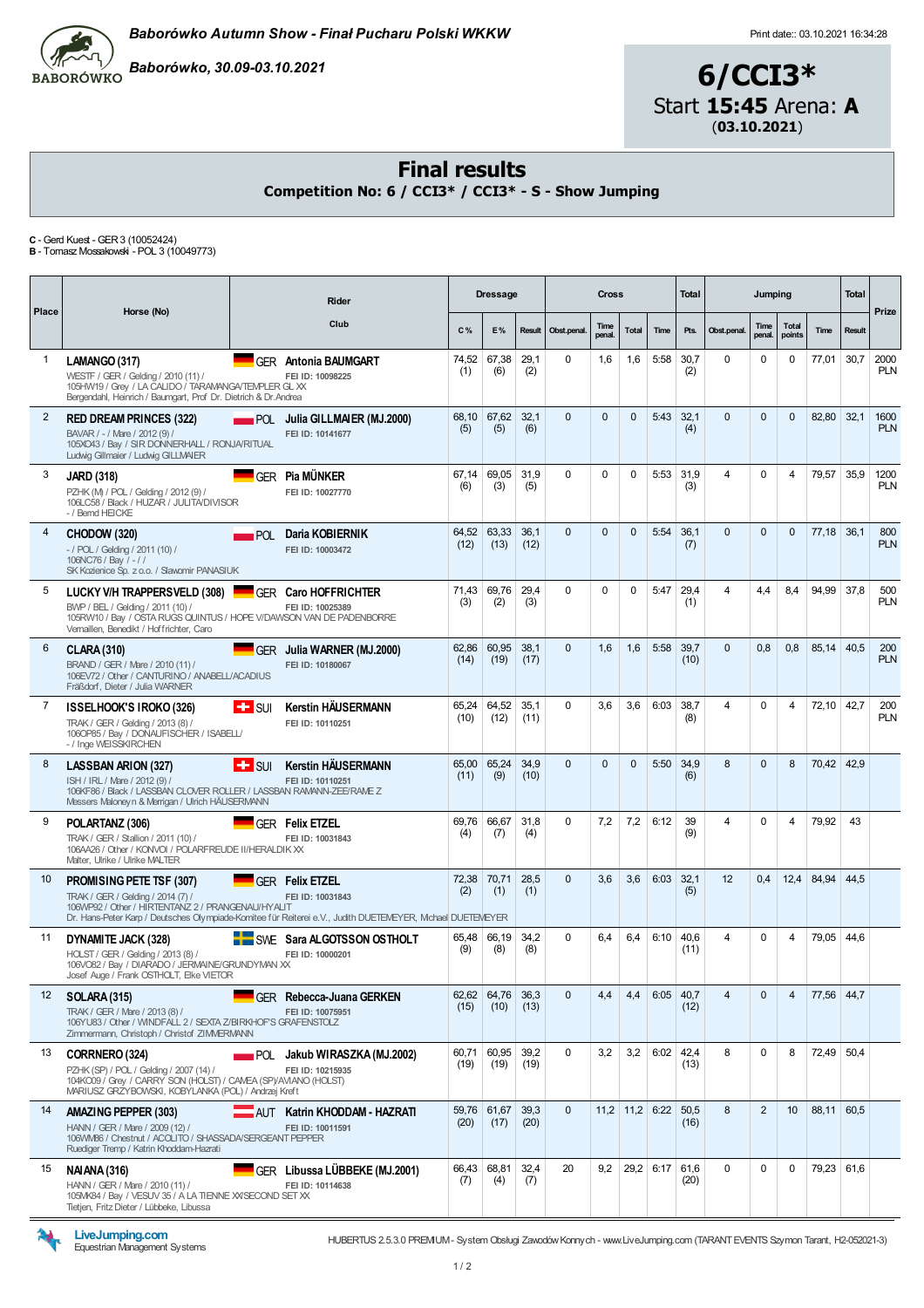| Place |                                                                                                                                                                    | <b>Rider</b>                                                                                                                               |               | <b>Dressage</b> |              |             | <b>Cross</b>          |                 |      | <b>Total</b>        |             | Jumping        |                        |              | <b>Total</b> | Prize |
|-------|--------------------------------------------------------------------------------------------------------------------------------------------------------------------|--------------------------------------------------------------------------------------------------------------------------------------------|---------------|-----------------|--------------|-------------|-----------------------|-----------------|------|---------------------|-------------|----------------|------------------------|--------------|--------------|-------|
|       | Horse (No)                                                                                                                                                         | Club                                                                                                                                       | C%            | E%              | Result       | Obst.penal. | <b>Time</b><br>penal. | <b>Total</b>    | Time | Pts.                | Obst.penal. | Time<br>penal. | <b>Total</b><br>points | Time         | Result       |       |
| 16    | <b>VIRTUE'S GUARDIAN (309)</b><br>HANN / GER / Gelding / 2012 (9) /<br>105ZM00 / Bay / UCCELLO / NEVER SAY NEVER 7/DORMELLO 2<br>Juliana Kaup / Juliana KAUP       | GFR Juliana KAUP<br>FEI ID: 10039092                                                                                                       | 59,52<br>(21) | 60,24<br>(21)   | 40.1<br>(21) | $\Omega$    | 8.8                   | 8.8             | 6:16 | 48.9<br>(15)        | 24          | 1,2            | 25,2                   | $86,15$ 74,1 |              |       |
| 17    | CHICAGO (302)<br>- / HUN / Geldina / 2012 (9) /<br>Mkro-Gárda / Nico Hauf                                                                                          | <b>AUT</b><br>Katrin KHODDAM - HAZRATI<br>FEI ID: 10011591<br>105SR50 / Grey / 4984 AGROPOINT CASSILOC / CETTÖ-S/4461 AGROPOINT CARTHAGO'S | 58.81<br>(22) | 57.86<br>(22)   | 41.7<br>(22) | 15          | 14.8                  | 29.8            | 6:31 | 71.5<br>(19)        | 4           | $\Omega$       | 4                      | 82.79        | 75.5         |       |
| 18    | CALEPPO (304)<br>SSW / CZE / Gelding / 2002 (19) /<br>105ET37 / Grey / ALEPPO / CANDY XXTAMERINO<br>Ing. Mian Theimer / Dunja SCHICHT                              | <b>AUT</b> Dunja SCHICHT<br>FEI ID: 10230226                                                                                               | 50.00<br>(25) | 50.24<br>(25)   | 49.9<br>(25) | $\Omega$    | 12                    | 12 <sup>2</sup> | 6:24 | 61.9<br>(17)        | 20          | $\Omega$       | 20                     | 76,84        | 81.9         |       |
| 19    | LOVE TO FLY (301)<br>- / HUN / Geldina / 2010 (11) /<br>106EP51 / Grey / 4985 AGROPOINT COSMOS / RUBINA G/PARKER<br>Pál Kacziba / Margit Appelt                    | AUT Margit APPELT<br>FEI ID: 10004910                                                                                                      | 63.57<br>(13) | 61.67<br>(17)   | 37.4<br>(14) | $\Omega$    | 8.4                   | 8.4             |      | $6:15$ 45.8<br>(14) | 36          | 2              | 38                     | 88.62 83.8   |              |       |
| 20    | CON CASIRO (300)<br>AWÖ / AUT / Gelding / 2009 (12) /<br>106LN04 / Bay / CASIRO / ALEXA/ALEXANDER DER GROSSE<br>Erich Etl / Verena Laber                           | AUT Verena LABER<br>FEI ID: 10193960                                                                                                       | 65.95<br>(8)  | 64.76<br>(10)   | 34.6<br>(9)  | 20          | 18                    | 38              | 6:39 | 72.6<br>(21)        | 12          | $\Omega$       | 12                     | 87.92 84.6   |              |       |
| 21    | LANNDIS (305)<br>CZEWB / CZE / Stallion / 2006 (15) /<br>105SY73 / Bay / - / /<br>- / Veronika Rosická                                                             | CZE Petr VESELOVSKY<br>FEI ID: 10007588                                                                                                    | 56,19<br>(24) | 53,57<br>(24)   | 45,1<br>(24) | $\mathbf 0$ | 27,2                  | 27,2            | 7:02 | 72,3<br>(18)        | 12          | 0.4            | 12,4                   | 84,87        | 84,7         |       |
|       | <b>HERR COOLES CLASSICO (312)</b><br>HOLST / GER / Male / 2012 (9) /<br>106LJ61 / Other / HOSCO / H-COROFINCHEN/COROFINO I<br>Kortsch. Christine / Beeke JANKOWSKI | <b>GFR Beeke JANKOWSKI</b><br>FEI ID: 10003707                                                                                             | 62,14<br>(16) | 61,90<br>(16)   | 38,0<br>(16) | EL(R)       |                       |                 |      |                     |             |                |                        |              |              |       |
|       | CHECKPOINT A 2 (311)<br>HOLST / GER / Gelding / 2011 (10) /<br>106SR31 / Bay / CORMINT / ZORA V.A./CLARIMO<br>- / Rike Marie WEIDTMANN                             | GER Rike Marie WEIDTMANN (MJ.2000)<br>FEI ID: 10207751                                                                                     | 62,14<br>(16) | 62,62<br>(15)   | 37,6<br>(15) | <b>RET</b>  |                       |                 |      |                     |             |                |                        |              |              |       |
|       | <b>IWAN (325)</b><br>KWPN / NED / Gelding / 2013 (8) /<br>106JG32 / Bay / PACIFIC / PROBE/PRINCE THATCH                                                            | POL Aurelia DRYWA (MJ.2000)<br>FEI ID: 10144673<br>NEDERLANDS POOLS PAARDENCENTRUM SPZOO, HOOFDDORP (NED) / Slawomir DRYWA                 | 60.95<br>(18) | 62.86<br>(14)   | 38,1<br>(17) | EL (FR)     |                       |                 |      |                     |             |                |                        |              |              |       |
|       | <b>STYXX (319)</b><br>HANN / GER / Gelding / 2012 (9) /<br>106QV41 / Chestnut / STOLZENBERG / ITZKA XXKALATOS XX<br>Ulrike Sybrecht / Ulrike SYBRECHT              | Paolo Mario DE SIMONE<br><b>TITA</b><br>FEI ID: 10085549 (FISE23793/G)                                                                     | 56,43<br>(23) | 54,05<br>(23)   | 44.8<br>(23) | <b>WD</b>   |                       |                 |      |                     |             |                |                        |              |              |       |

|                | <b>Tchnical data CROSS/JUMPING</b>    |                            |
|----------------|---------------------------------------|----------------------------|
| Height<br>1120 | Obstacles<br>25/11                    | Jumps<br>32/13             |
| 3440/490       | Distance (m) Tempo (m/min)<br>550/350 | Time allowed<br>$354/84$ s |
| Took-off<br>25 | Finished<br>21                        |                            |

Total prize: 6500,00 PLN

President of Ground Jury:

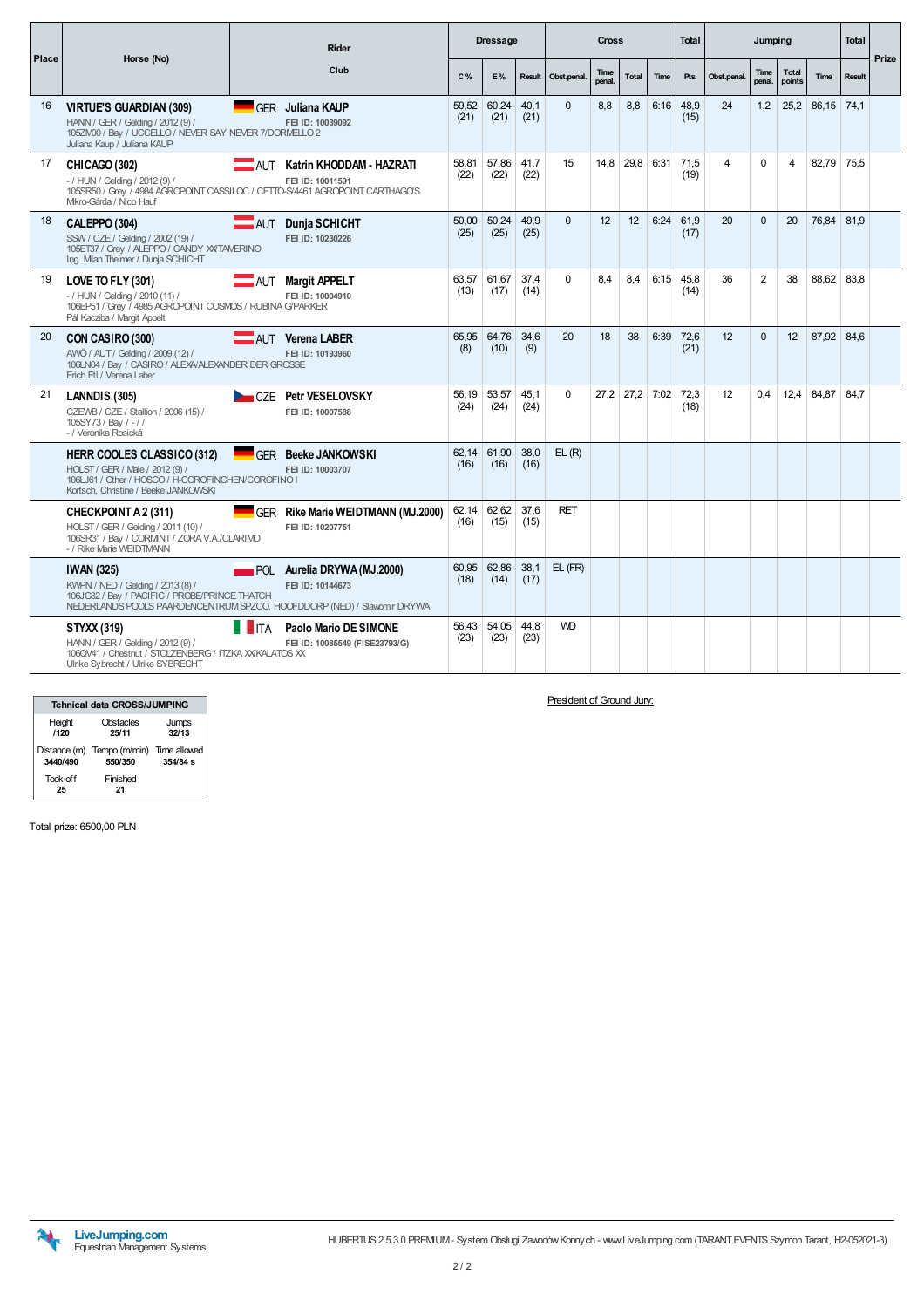

Baborówko, 30.09-03.10.2021

# 5/CCI4\* Start 13:15 Arena: A (03.10.2021)

### Final results

Competition No: 5 / CCI4\* / CCI4\* - S Show Jumping

C -Gerd Kuest -GER3 (10052424) B - Tomasz Mossakowski - POL 3 (10049773)

| Place          | Horse (No)                                                                                                                                                                                       |                    | Rider                                                                                                                  |               | <b>Dressage</b>     |              |             | <b>Cross</b>   |                  |             | Total        |                | Jumping        |                        |       | Total         | Prize              |
|----------------|--------------------------------------------------------------------------------------------------------------------------------------------------------------------------------------------------|--------------------|------------------------------------------------------------------------------------------------------------------------|---------------|---------------------|--------------|-------------|----------------|------------------|-------------|--------------|----------------|----------------|------------------------|-------|---------------|--------------------|
|                |                                                                                                                                                                                                  |                    | Club                                                                                                                   | C%            | <b>B%</b>           | Result       | Obst.penal. | Time<br>penal. | Total            | Time        | Pts.         | Obst.penal.    | Time<br>penal. | <b>Total</b><br>points | Time  | <b>Result</b> |                    |
| 1              | LASSBAN RADOVIX (420)<br>ISH / IRL / Gelding / 2003 (18) /<br>102RD43 / Black / RADOLIN / AHERLOW VIXEN (ISH)/CASTLE FOX (ISH)<br>Messrs B&S Merrigan & L. Maloney / Anna Manczak                |                    | <b>NATURAL Mateusz KIEMPA</b><br>FEI ID: 10063864                                                                      | 71.90<br>(1)  | 73,81<br>(1)        | 27,1<br>(1)  | $\Omega$    | 9,2            | 9,2              | 6:23        | 36,3<br>(2)  | 4              | 0              | 4                      | 82,55 | 40,3          | 4000<br><b>PLN</b> |
| $\overline{2}$ | <b>CORPOUBET AT (430)</b><br>SWB / SWE / Gelding / 2013 (8) /<br>106MJ22 / Chestnut / CORPORAL VDL / BULGARI/BALOUBET DU ROUET<br>Tobias Nilsson / Amanda STAAM                                  |                    | SWE Amanda STAAM<br>FEI ID: 10031631                                                                                   | 67,14<br>(3)  | 68,81<br>(2)        | 32,0<br>(2)  | $\Omega$    | 2,4            | 2,4              | 6:06        | 34,4<br>(1)  | 8              | $\mathbf{0}$   | 8                      | 80,86 | 42,4          | 3000<br><b>PLN</b> |
| 3              | <b>GOUVERNEUR (421)</b><br>KWPN / NED / Gelding / 2011 (10) /<br>105NM19 / Chestnut / SIR SCANDIC / SAMBERINA/WILAWANDER                                                                         |                    | POL Kamil RAJNERT<br>FEI ID: 10004624<br>J.W. GREVE, HAAKSBERGEN (NED) / M. KLEINSMAN, BENTELO (NED) / Julia Gillmaier | 64,52<br>(11) | 65,95<br>(7)        | 34,8<br>(8)  | $\Omega$    | 5,2            | 5,2              | 6:13        | 40<br>(4)    | 4              | $\Omega$       | 4                      | 79,92 | 44            | 2000<br><b>PLN</b> |
| 4              | ARAS DE GUIBAIL (416)<br>SF / FRA / Gelding / 2010 (11) /<br>105YZ67 / Bay / QUINOTO BOIS MARGOT / MEDELIO/NATUREL<br>- / Staade von Paepcke Eventing Horses GbR                                 |                    | <b>GER Ben LEUWER</b><br>FEI ID: 10023977                                                                              | 62,62<br>(14) | 63,10<br>(10)       | 37,1<br>(12) | $\Omega$    | 7,6            | 7,6              | 6:19        | 44,7<br>(11) | $\Omega$       | $\Omega$       | $\Omega$               | 84,88 | 44,7          | 1600<br><b>PLN</b> |
| 5              | SINGAPURE (411)<br>PZHK (SP) / POL / Mare / 2010 (11) /<br>105DC34 / Bay / VANDAMME (KWPN) / SIMONE (KWPN)/CORLAND<br>Antoni Dahlke / Gestüt Im Engels/Annette Schnaufer & Josephine Schnaufer   |                    | GER Josephine SCHNAUFER-VÖLKEL<br>FEI ID: 10046128                                                                     | 59,52<br>(23) | 56,19<br>(27)       | 42,1<br>(25) | $\Omega$    | 3,6            | 3,6              | 6:09        | 45,7<br>(13) | $\Omega$       | 0              | $\mathbf 0$            | 84,77 | 45,7          | 1200<br><b>PLN</b> |
| 6              | <b>SIR GREG (403)</b><br>OLDBG / GER / Gelding / 2010 (11) /<br>104RK62 / Bay / SIR GREGORY / RAFFINESSE/ROYAL DIAMOND<br>Regina Wriggers / Equisport Tolmu Team & Nuuttila Pia & Tolmunen Petri | <b>THE FIN</b>     | Veera MANNINEN (MJ.2000)<br>FEI ID: 10128294                                                                           | 66,67<br>(7)  | 63,10<br>(10)       | 35,1<br>(9)  | $\Omega$    | 8,4            | 8,4              | 6:21        | 43,5<br>(9)  | $\overline{4}$ | $\Omega$       | $\overline{4}$         | 83,80 | 47,5          | 400<br><b>PLN</b>  |
| $\overline{7}$ | <b>QUINTUS 134 (419)</b><br>DSP (BRAND) / GER / Gelding / 2010 (11) /<br>105DZ61 / Chestnut / QUATERMAN (BRAND) / HARMONIE (DSP)/HERALDIK (XX)<br>Bernhard Pede / Mchal Knap                     |                    | <b>NET POL Wiktoria KNAP</b><br>FEI ID: 10093859                                                                       | 64.76<br>(10) | 64,29<br>(9)        | 35.5<br>(10) | $\Omega$    | 8              | 8                | 6:20        | 43,5<br>(8)  | 8              | 0              | 8                      | 84,27 | 51,5          | 400<br><b>PLN</b>  |
| 8              | <b>SNIPES (404)</b><br>HANN / GER / Gelding / 2007 (14) /<br>104YV43 / Other / SEBORGA XX / MARIE LOUISE/MAURICE<br>Lührs-Behnke, JAn / Wewer, Merle                                             |                    | <b>GER</b> Jule WEWER<br>FEI ID: 10031439                                                                              | 62,38<br>(15) | 61,19<br>(16)       | 38,2<br>(15) | $\Omega$    | 6              | 6                | 6:15        | 44,2<br>(10) | 8              | $\mathbf{0}$   | 8                      | 84,94 | 52,2          | 400<br><b>PLN</b>  |
| 9              | <b>CONNER K (402)</b><br>HANN / GER / Gelding / 2008 (13) /<br>104KP26 / Bay / CONTENDRO I / RAMNA/RABINO<br>KIETZMANN, SABINE, LEHRTE (GER) / Johanna Pohjonen Eventing OY                      | † FIN              | Johanna POHJONEN<br>FEI ID: 10095191                                                                                   | 54,76<br>(28) | 52,14<br>(30)       | 46,5<br>(30) | $\Omega$    | 6,8            | 6,8              | 6:17        | 53,3<br>(18) | $\Omega$       | $\Omega$       | $\Omega$               | 85,15 | 53,3          |                    |
| 10             | HATTERIA II (422)<br>PZHK (M) / POL / Mare / 2013 (8) /<br>106MJ37 / Bay / HUZAR / HATTA II/GREY<br>Tomasz Nowak / Tomasz NOWAK                                                                  | $\blacksquare$ POL | <b>Pawel WARSZAWSKI</b><br>FEI ID: 10005196                                                                            | 67,14<br>(3)  | 66,43<br>(6)        | 33,2<br>(6)  | $\Omega$    | 4,4            | 4,4              | 6:11        | 37,6<br>(3)  | 16             | $\mathbf{0}$   | 16                     | 83,23 | 53,6          |                    |
| 11             | CARAMIA 34 (410)<br>HANN / GER / Mare / 2010 (11) /<br>105GB60 / Bay / COMTE / FLORETTA/FABRIANO<br>Luebbeke, Annelie / Lübbeke, Annelie & Dr. Martin                                            |                    | GER Libussa LÜBBEKE (MJ.2001)<br>FEI ID: 10114638                                                                      | (2)           | 68,33 67,14<br>(5)  | 32,3<br>(3)  | $\Omega$    | 9,6            | 9,6              | 6:24        | 41,9<br>(6)  | 12             | 0,8            | 12,8                   | 88,83 | 54,7          |                    |
| 12             | CAPRISSIMA (427)<br>$-$ / GER / Mare / 2011 (10) /<br>106DW06 / Bay / CASIRO 3 / PIA XVIII/ESTEBAN XX<br>- / Anna KIM                                                                            |                    | <b>NATIONAL TRANSIST TRANSIST CONTROVAL</b><br>FEI ID: 10013031                                                        | (12)          | 63,10 57,86<br>(25) | 39,5<br>(21) | $\Omega$    | 9,2            | 9,2              | 6:23        | 48,7<br>(16) | 8              | $\mathbf{0}$   | 8                      | 82,88 | 56,7          |                    |
| 13             | COCO SPRING (408)<br>OLDBG / GER / Mare / 2011 (10) /<br>105PE07 / Other / CANSTAKKO / MARA/MYNOS<br>Geis, Sandra / Prinz, Ellen                                                                 |                    | GER Heike JAHNCKE<br>FEI ID: 10032162                                                                                  | (16)          | 62,14 62,38<br>(13) | 37,7<br>(13) | 11          | 0,8            |                  | $11,8$ 6:02 | 49,5<br>(25) | 8              | $\mathbf 0$    | 8                      | 78,20 | 57,5          |                    |
| 14             | MAGGAN V (431)<br>SWB / SWE / Mare / 2012 (9) /<br>106AX71 / Other / JAGUAR MAIL / MUNSBORO MAHOGONEY/LEGAL PRESSURE<br>Mki & Per Josefsson / Malin JOSEFSSON                                    |                    | SWE Malin JOSEFSSON<br>FEI ID: 10029426                                                                                | (3)           | 67,14 68,10<br>(3)  | 32,4<br>(4)  | $\Omega$    |                | $13,2$ 13,2 6:33 |             | 45,6<br>(12) | 12             | $\Omega$       | 12                     | 86,68 | 57,6          |                    |

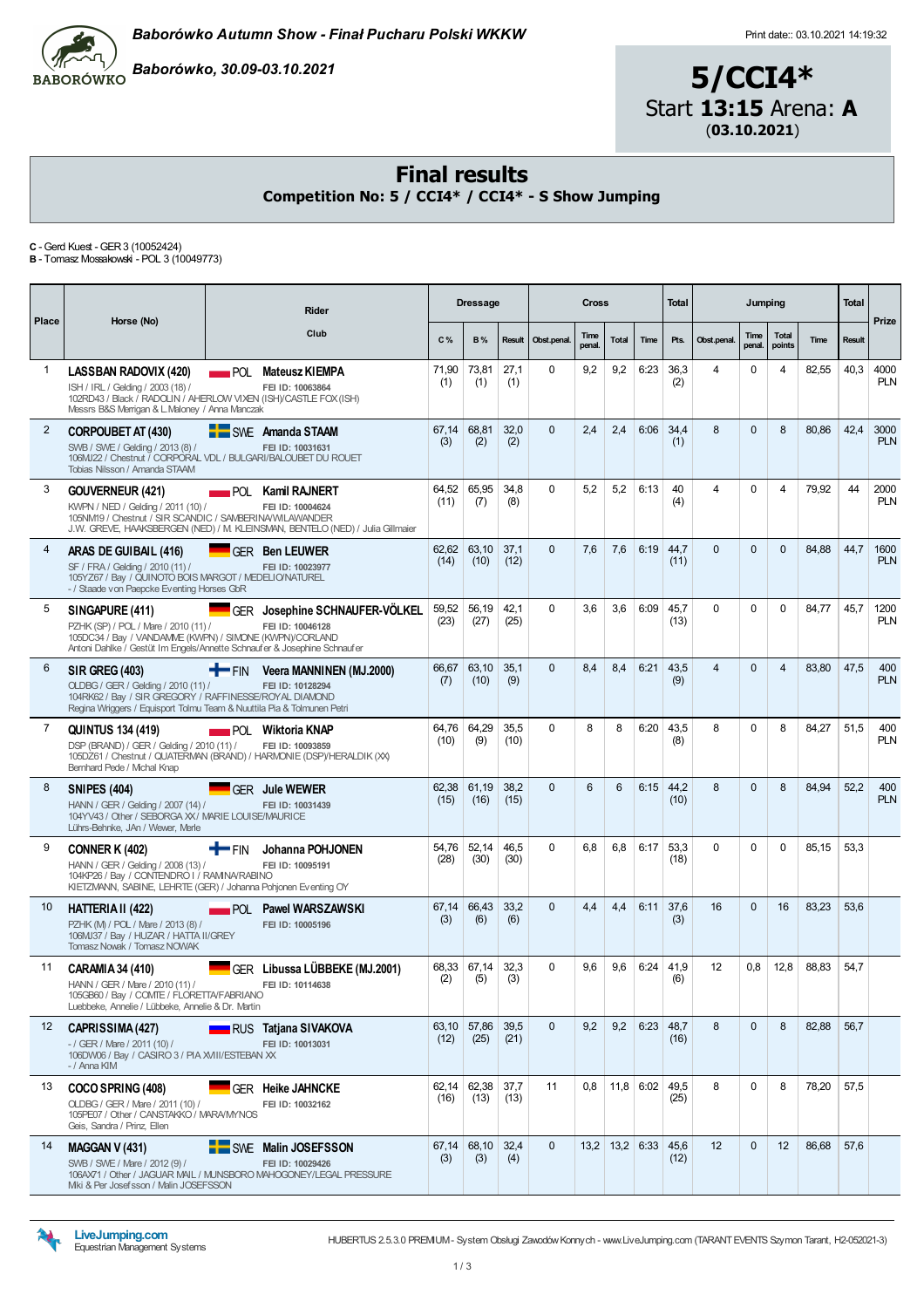|       |                                                                                                                                                                             |               | Rider                                                     |               | <b>Dressage</b>     |              |              | Cross          |                  |      | Total               |                           | Jumping        |                        |                        | Total  |       |
|-------|-----------------------------------------------------------------------------------------------------------------------------------------------------------------------------|---------------|-----------------------------------------------------------|---------------|---------------------|--------------|--------------|----------------|------------------|------|---------------------|---------------------------|----------------|------------------------|------------------------|--------|-------|
| Place | Horse (No)                                                                                                                                                                  |               | Club                                                      | C%            | <b>B%</b>           | Result       | Obst.penal.  | Time<br>penal. | Total            | Time | Pts.                | Obst.penal.               | Time<br>penal. | <b>Total</b><br>points | Time                   | Result | Prize |
| 15    | CHECKOVICH (405)<br>WESTF / GER / Gelding / 2007 (14) /<br>104BL59 / Bay / CHEQUILLE / SOUL SISTER/SIR SHOSTAKOVICH XX<br>Bergendahl, Heinrich / Bergendahl, Helmut & Arne  |               | GER Arne BERGENDAHL<br>FEI ID: 10016615                   | 63,10<br>(12) | 61,43<br>(14)       | 37,7<br>(13) | $\Omega$     | 8,8            | 8,8              | 6:22 | 46,5<br>(14)        | 12                        | 0              | 12                     | 83,27                  | 58,5   |       |
| 16    | CORADINE-S (401)<br>DWB / DEN / Mare / 2011 (10) /<br>106BY28 / Bay / CARRICO / JUNE/LANDJONKER<br>MARGRETHE STEFFENSEN, GUDBJERG FYN / Casper RASMUSSEN                    |               | <b>DEN Casper RASMUSSEN</b><br>FEI ID: 10174206           | 52,14<br>(30) | 55,48<br>(28)       | 46,2<br>(29) | $\mathbf{0}$ | 5,2            | 5,2              | 6:13 | 51,4<br>(17)        | 8                         | $\mathbf{0}$   | 8                      | 80,57                  | 59,4   |       |
| 17    | <b>MONTE REVELLINO B (409)</b><br>WESTF / GER / Gelding / 2008 (13) /<br>104JQ49 / Bay / MONTENDRO / RAVENNA/RIVELLINO XX<br>Dieter Bölting / Emma KÜMVEL                   |               | GER Emma KUMMEL (MJ.2001)<br>FEI ID: 10169511             | 65,00<br>(9)  | 63,10<br>(10)       | 36,0<br>(11) | $\Omega$     | 5,6            | 5,6              | 6:14 | 41,6<br>(5)         | 20                        | 0              | 20                     | 85,43                  | 61,6   |       |
| 18    | SIR SCOTTY (406)<br>HANN / GER / Gelding / 2008 (13) /<br>104LW51 / Bay / STALYPSO / CAPRICE (DT.PF)/CAMBERTIN (HOLST)<br>Elisabeth Kapp / Ann-Catrin BIERLEIN              |               | GER Ann-Catrin BIERLEIN (MJ.2001)<br>FEI ID: 10120705     | 66,90<br>(6)  | 64,76<br>(8)        | 34,2<br>(7)  | 15           | 7,2            | 22,2             | 6:18 | 56,4<br>(26)        | 4                         | $\overline{2}$ | 6                      | 91,86                  | 62,4   |       |
| 19    | <b>ESRA BS (407)</b><br>HANN / GER / Mare / 2012 (9) /<br>105WX43 / Bay / EMBASSY I / FIENCHEN/FEDERWEISSER<br>Cohrs, Klaus / Andreas BRANDT, Jürgen STUHTMANN              |               | <b>GER Andreas BRANDT</b><br>FEI ID: 10020629             | 61,67<br>(17) | 60,00<br>(20)       | 39,2<br>(17) | $\Omega$     | 19,6           | 19,6             | 6:49 | 58,8<br>(21)        | 4                         | 0              | 4                      | 79,31                  | 62,8   |       |
| 20    | <b>LADY PERSIMON (426)</b><br>$-$ / GER / Mare / 2011 (10) /<br>106DV99 / Bay / LORDANOS / MLENA V/SIR SHOSTAKOV<br>- / Anna KIM                                            |               | <b>NO RUS Vitali SIVAKOV</b><br>FEI ID: 10013030          | 53,33<br>(29) | 54,76<br>(29)       | 46,0<br>(28) | $\Omega$     | 10             | 10 <sup>°</sup>  | 6:25 | 56<br>(19)          | 8                         | 1,6            | 9.6                    | 90,69                  | 65,6   |       |
| 21    | CARILDA ROSE AT (429)<br>SWB / SWE / Mare / 2012 (9) /<br>106MJ18 / Bay / CAREME 1153 / TILDA/TURBAN ROSE<br>Amanda Staam / Amanda STAAM                                    |               | <b>E</b> SWE Amanda STAAM<br>FEI ID: 10031631             | 58.57<br>(25) | 58,33<br>(24)       | 41,5<br>(24) | $\Omega$     | $\overline{2}$ | 2                | 6:05 | 43,5<br>(7)         | 20                        | 2,4            | 22,4                   | 92,90                  | 65,9   |       |
| 22    | <b>FERNHILL FUNTIME (418)</b><br>BWP / BEL / Male / 2012 (9) /<br>105RY78 / Bay / CUMTHAGO C / ILUNA HOF TER ZEEDYCKE/<br>Rik En Martine Decapmaker - Govaert / Vicky Tuffs | <b>THEFTA</b> | <b>Asia Beatrice PORRINI</b><br>FEI ID: 10046735          | 60,71<br>(20) | 60,71<br>(17)       | 39,3<br>(18) | $\mathbf{0}$ | 22,4           | 22,4             | 6:56 | 61,7<br>(23)        | 4                         | 3,2            | 7,2                    | 94,29                  | 68,9   |       |
| 23    | <b>EDDIE WELD (414)</b><br>HANN / GER / Gelding / 2012 (9) /<br>106CE81 / Other / EMBASSY I / CORA/COLWAY BOLD XX<br>Heide Brüggemann / Beeke JANKOWSKI                     |               | GER Beeke JANKOWSKI<br>FEI ID: 10003707                   | 66,67<br>(7)  | 67,62<br>(4)        | 32,9<br>(5)  | 20           | 16,8           | 36,8             | 6:42 | 69,7<br>(28)        | 4                         | 0              | 4                      | 84,67                  | 73,7   |       |
| 24    | NIKKO BROWN (415)<br>$-1 - 1$ Gelding / 2009 (12) /<br>104TR00 / Other / RAKTI / OUR NICKERS/ALI ROYAL<br>- / Cordula ZANTOP, Martin ZANTOP                                 |               | GFR Johanna ZANTOP<br>FEI ID: 10105064                    | 60,00<br>(21) | 60,71<br>(17)       | 39,6<br>(22) | 20           | 8,4            | 28,4             | 6:21 | 68<br>(27)          | 12                        | $\mathbf{0}$   | 12                     | 86,57                  | 80     |       |
| 25    | POSTMAN PAT (424)<br>OLDBG / GER / Gelding / 2011 (10) /<br>106CB76 / Bay / SANDRO HIT / SILVERIA/GROOM DANCER<br>Ulrike Svbrecht / Michal KNAP                             |               | <b>NET POL</b> Michal KNAP<br>FEI ID: 10047003            | 61,67<br>(17) | 60,24<br>(19)       | 39,0<br>(16) | $\Omega$     | 8,8            | 8,8              | 6:22 | 47,8<br>(15)        | 32                        | 0,8            | 32,8                   | 88,09                  | 80,6   |       |
| 26    | BORN TO FLY (400)<br>HSH / HUN / Gelding / 2010 (11) /<br>106AE60 / Bay / 4985 AGROPOINT COSMOS / BOROKA/3531 FAUSTUS FELLINI<br>Gyeraj Lovas Tanya Kft. / Margit Appelt    |               | AUT Margit APPELT<br>FEI ID: 10004910                     | (22)          | 59,76 61,43<br>(14) | 39,4<br>(20) | $\Omega$     |                | 19,6 19,6 6:49   |      | 59<br>(22)          | 24                        | 6.8            |                        | $30.8$   103,06   89,8 |        |       |
| 27    | <b>MARY ROSE (417)</b><br>MPAAF / ITA / Mare / 2013 (8) /<br>106IZ32 / Bay / INDOCTRO / MILLA M/BONORVESU<br>cherchi pietro gavino / CHERCHI PIETRO GAVINO                  | <b>TITA</b>   | <b>Luisa PALLI</b><br>FEI ID: 10007293                    | 55,95<br>(26) | 56,67<br>(26)       | 43,7<br>(27) | $\Omega$     | 30             | 30               |      | $7:15$ 73,7<br>(24) | 16                        | 2,8            | 18,8                   | 93,35                  | 92,5   |       |
|       | ETOKWIK (425)<br>KWPN / NED / Mare / 2009 (12) /<br>104WW25 / Grey / KING KOLIBRI / TO QUICK/JULIO MARINER XX<br>J.W. GREVE, HAAKSBERGEN (NED) / SELIVANENKO, Daria         |               | <b>NATIONAL RUS</b> Daria SELIVANENKO<br>FEI ID: 10118480 | (19)          | 61,43 60,00<br>(20) | 39,3<br>(18) | $\Omega$     |                | $17,6$ 17,6 6:44 |      | 56,9<br>(20)        | WD (2nd<br>HI)            |                |                        |                        |        |       |
|       | <b>JANGCY L (423)</b><br>WESTF / GER / Mare / 2009 (12) /<br>104YH11 / Bay / PONTIFEX 9 / PONITA/PLUSPUNKT<br>Theo Lohmann / Olimpia Maciejewska                            |               | <b>POL Paulina MACIEJEWSKA</b><br>FEI ID: 10130670        | 55,24<br>(27) | 59,05<br>(22)       | 42,9<br>(26) | 20           | 14             | 34               | 6:35 | 76,9<br>(29)        | RT                        |                |                        |                        |        |       |
|       | CONNIE POP (428)<br>HANN / SWE / Mare / 2012 (9) /<br>105ZY20 / Bay / CON CHELLO / LILLI POP K/<br>Linda Algotsson / Linda ALGOTSSON                                        |               | SWE Linda ALGOTSSON<br>FEI ID: 10000269                   | 59,29<br>(24) | 58,57<br>(23)       | 41,1<br>(23) | 20           | 32             | 52               | 7:20 | 93,1<br>(30)        | WD (2nd<br>H <sub>l</sub> |                |                        |                        |        |       |

| <b>Tchnical data CROSS/JUMPING</b> |                                       |                            |
|------------------------------------|---------------------------------------|----------------------------|
| Height<br>/125                     | Obstacles<br>24/12                    | Jumps<br>36/15             |
| 3420/516                           | Distance (m) Tempo (m/min)<br>570/375 | Time allowed<br>$360/87$ s |
| Took-off<br>30                     | Finished<br>27                        |                            |

Total prize: 13000,00 PLN

**RALL** 

President of Ground Jury: